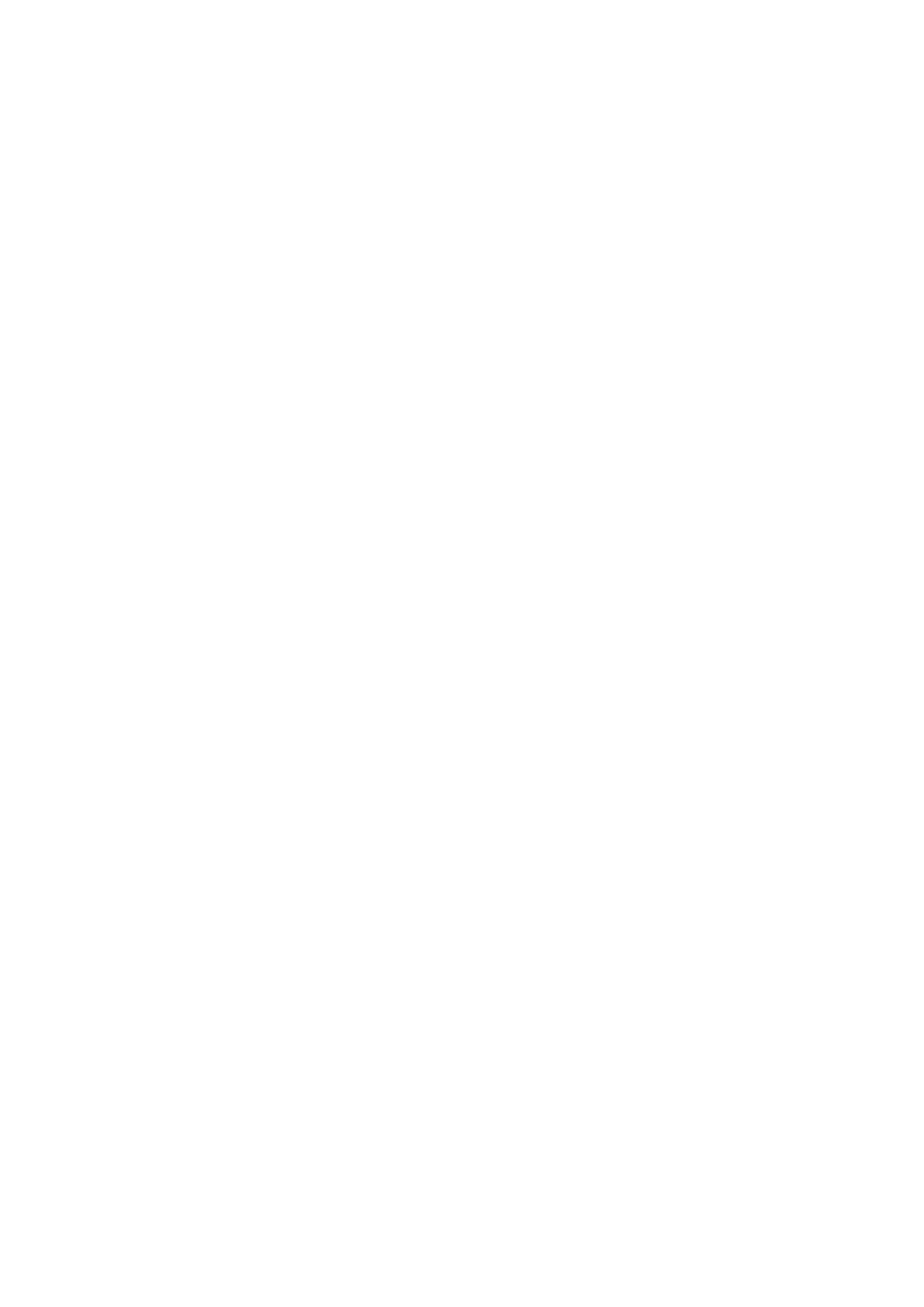جس*تارهای سیاسی معاصر*، پژوهشگاه علوم انسانی و مطالعات فرهنگی فصل نامة علمي (مقالة يژوهشي)، سال يازدهم، شمارة چهارم. زمستان ١٣٩٩. ١٤٧ –١۶٨

تغییر ساختار و مؤلفههای قدرت پس از همه گیری کرونا؛ أينده يژوهي تاريخ اكنون

نيره دلير \*

## حكىدە

همه گیری کرونا موجب شد ساختارهای فرهنگی، اجتمـاعی و سیاسـی دنیـای معاصـر بـه چالش کشیده شود و بهدنبال آن ایدههای جدیدی در مورد آیندهٔ جوامع بشری ارائــه شــود. از جمله در سطح قدرت سیاسی ایدهٔ سقوط قدرتهای پیشین، ظهور تمدنهـای جدیـد و گذار جوامع انسانی به سوی جنگهای بیولوژیک پدیدار شـده اسـت کـه در آن بــه نقــش .<br>فناوریهای پیچیدهٔ زیستی و تسلط آنها بر زندگی بشر تاکید میشود. بر اساس این ایــده، انسان معاصر در مواجهه با شرایط جدید مجبور است از آزادیهای خــود چشــم بیوشــد و تن به تسلط فناوريهاي نوين دهد و حتى روابط اجتماعي خود را از طريق اين فناوري هــا سامان دهد. این یژوهش به دنبال یاسخ به این سوال است که انسان معاصـر در مواجهــه بــا تهدیدهای بیولوژیک چگونه از فناوری کمک خواهـد گرفـت و ایــن امـر چــه تــأثیری در مؤلفههای قدرت باقی خواهد گذاشت. بر اساس آیندهپژوهی تاریخ اکنون و رویکرد دانش ـ قدرت فوکو این نظر مطرح می شـود کـه جهشـی در اسـتفاده از فنـاوریهـای نـوین در زندگی انسان معاصر در آینده روی خواهد داد و این فناوریها نظام قدرت فعلـی را تغییــر خواهد داد بهگونهای که تعریف جدیــدی از مفهــوم امنیــت و قــدرت سیاســی بــر اســاس مشارکت بیشتر مردم شکل خواهد گرفت. همچنین با توجه به کـلان رونـدهای تـاریخی و اکنونیت می تــوان «واکسیناســیون» و «بیوتکنولــوژی» بــه همــراه مؤلفــهٔ تأثیرگــذار «جوامــع دولتپذیرتر»، را به عنوان عوامل مهم شکل دهندهٔ قدرت دولتها در دنیای آینده نام برد.

**کليدواژهها:** همهگيري، کرونا، قدرت، بيوتکنولوژي، دانش، اکنونيت، آيندهيژوهي.

<sup>\*</sup> دانشیار پژوهشکدهٔ تاریخ، پژوهشگاه علوم انسانی و مطالعات فرهنگی، dalirNh@yahoo.com تاريخ دريافت: ۰۹/۰۹/۰۹/۰۳۹۹، تاريخ پذيرش: ۱۳۹۹/۱۱/۰۱

Copyright © 2018, IHCS (Institute for Humanities and Cultural Studies). This is an Open Access article distributed under the terms of the Creative Commons Attribution 4.0 International, which permits others to download this work, share it with others and Adapt the material for any purpose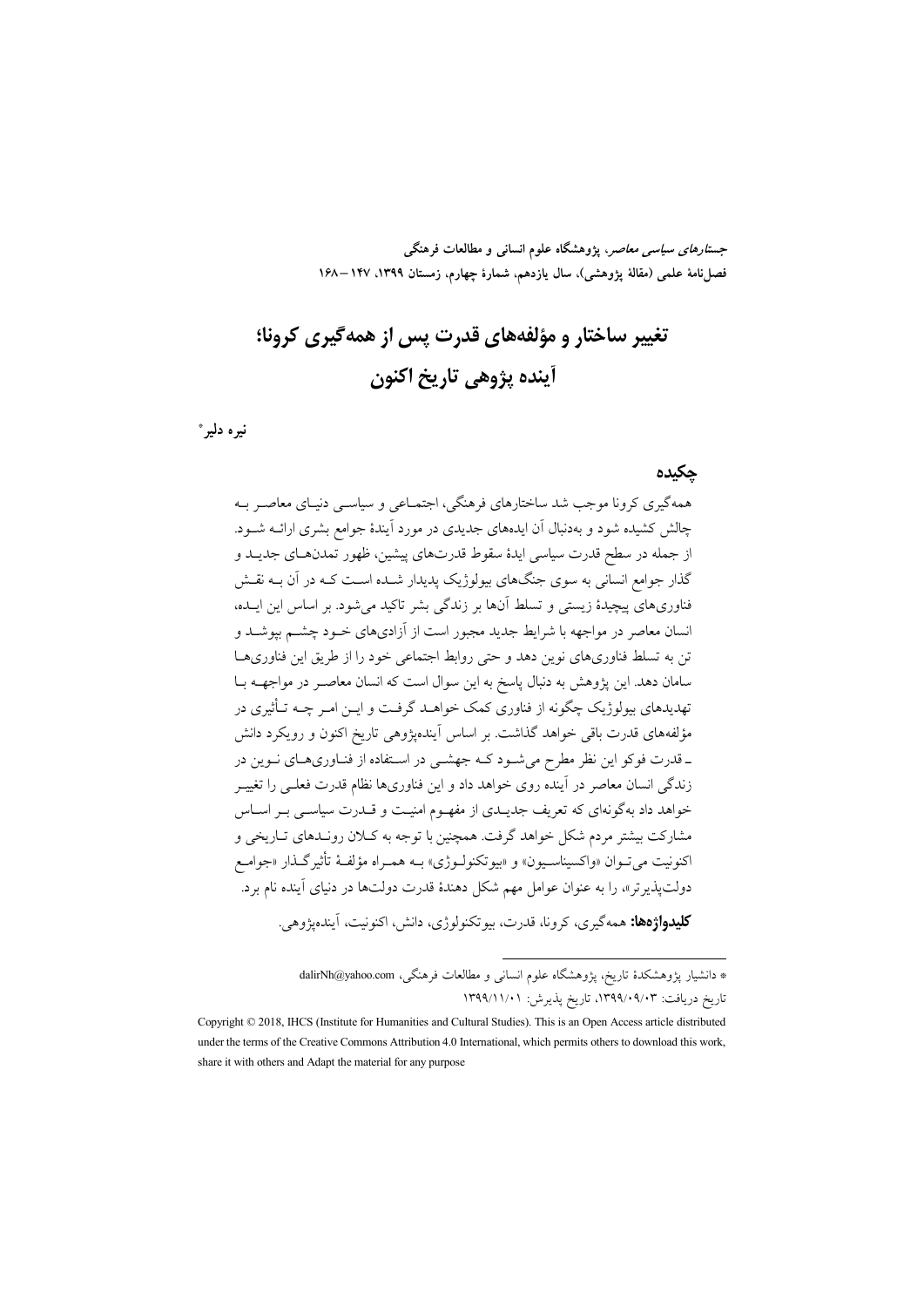### 1. مقدمه

شیوع ویروس کرونا افزون بر اهمیت آن در نظام بهداشت و سلامت، مســائل دیگــری را در دنیای معاصر شکل داد که بسیاری از متفکران مجبور به بررسی آن در حــوزههــای مختلــف اجتماعی، سیاسی، نظامی و فرهنگی شدند. تـاثیر ویـروس کرونـا از منظرهـای گونـاگون از جمله تاثیر این ویروس بر چگونگی استفاده از فناوریهـای ارتبـاطی، تغییـر الگـوی روابـط اجتماعی انسانها، تغییر فرهنگ اجتماعی، پیشرفتهای علمی و … مورد بررسی قرار گرفتـه است. افزون بر آن به دلیل ایدهٔ دستساز بودن این ویروس، به بررسی تأثیر این ویروس بـر نظام قدرت در دنیای معاصر نیز توجه شده است. از جمله اشاره شـده اسـت کـه در حــوزهٔ قدرت سیاسی و نظامی در دنیای پساکرونا تهدیــدهای بیولوژیــک اهمیــت فــراوان خواهنــد داشت.

در این حوزه، مطالعات گوناگونی پس از شیوع ویـروس کرونـا؛ کوویـد ۱۹ صـورت گرفته است که البته بهصورت مستقیم به بررسی رابطهٔ مفهوم قدرت و شیوع ویروس کرونـا نیرداختهاند بلکه به ارائهٔ ایدههایی در مورد الگوهای نظامهای سیاســی در دوران یســاکرونا و تغییر الگوی قدرت نظامی در این دوران یرداختهاند. از جملهٔ این آثــار اثــر «سیاســت کرونــا» نوشتهٔ محمدتقی قزلسفلی است (۱۳۹۹) که بهدنبال نشان دادن تأثیر بیماریهای همهگیـر در تغییر تمدنها و همچنین ضعف تمدن کنونی در مواجهه با پدیدههای طبیعی چــون ویــروس کرونا است. اَرش حیدری نیز در اثر «بیماری همهگیر و امر سیاسی: وبای عالمگیر» بــه تــاثیر بیماریهای همهگیر در تغییر نظامهای سیاسی اشاره دارد (۱۳۹۹). آقاجری (۱۳۹۹)، نیــز بــه نقش بیماریهای همهگیر در تغییر نظام معرفتی و شکل گیری تمدنهای جدید اشاره دارد.

یوال نوح هراری نیز ًمعتقد است که ویروس کرونا باعث خواهد شد یـا جمـع گرایـی و ناسيوناليسم جديدي شكل بگيرد يا انترناسيوناليسم جديدي به وجـود بيايــد (Harari, 2020). هراري در اثري ديگر قرن آينده را قرن تسلط قدرت بيولوژيک معرفي کرده است (هـراري، ۱۳۹۸). ژیژک نیز با بررسی تاثیر ویروس کرونا بر نظامهای سیاسی معتقد است سوسـیالیزم جهاني پاسخ مناسبي در مقابل شيوع بيماريهاي همهگير چون ويروس كرونا است (ژيــژک، ۱۳۹۹). اما یژوهش حاضر به تغییر الگـوی نظـامهـای سیاسـی نخواهـد پرداخـت بلکـه بـه چگونگی تغییر مؤلفههای قدرت در حـوزهٔ سیاسـی و نظـامی در مواجهــه بـا بیمـاریهـای همهگير توجه خواهد کړد.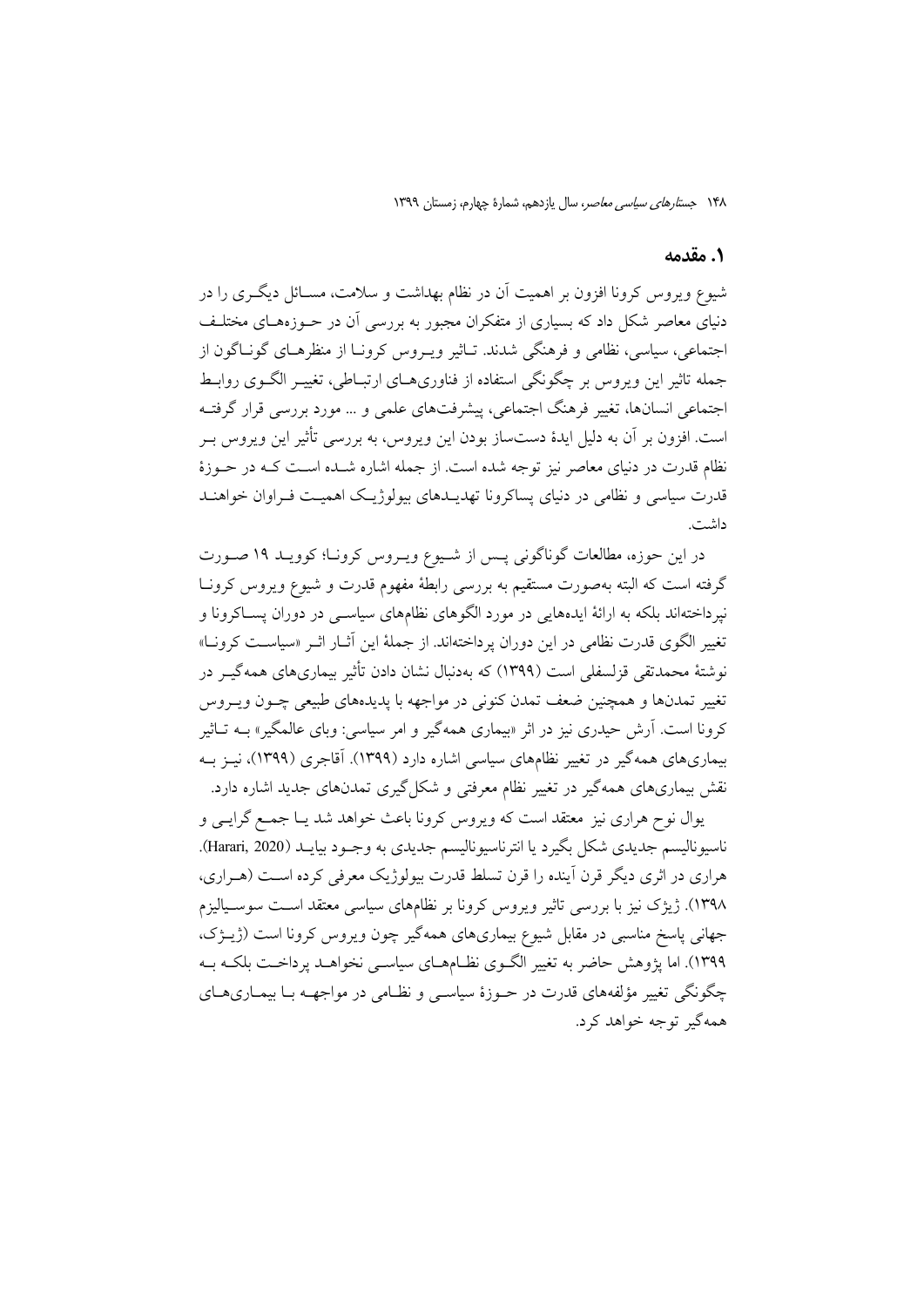مطالعهٔ مواجههٔ پدیدهٔ کرونا با مؤلفههای قــدرت در ایــن پــژوهش در قالــب چــارچوب مفهومی قدرت ۔دانش و بر اساس آینده پژوهی مبتنـی بـر تــاریخ اکنــون صــورت خواهــد گرفت. به این معنا ارتباط مفهوم قدرت سیاسی و نظـامی در دنیـای معاصـر بـا پدیــدههـای بیولوژیک صورتبندی شده و نقش حوزهٔ دانش و دستاوردهای فــن|ورانــه در شــکل(دهــی مولفههای قدرت در دنیای جدید بررسی خواهد شد. قدرت سیاسی و نظامی دنیـای معاصـر جوامع کنونی بر اساس مؤلفههای خاصی نظم یافته و ورود پدیدههای بیولوژیک این نظـم را به چالش کشیده است. ازاین٫رو بازآرایی نظم نوین در سطح سیاسی، نظـامی و اجتمـاعی در مواجهه با تهدیدهای بیولوژیک از طریق دستاوردهای حوزهٔ دانش، الگوی روابط قــدرت در دنیای پساکرونا را شکل خواهد داد.

اًینده پژوهی نیز با بررسی کلان رونـدها و فهمـی از اینـده تـلاش دارد سـناریوهایی از .<br>آینده، با بهره از الگوهای نظری و روشمند ترسـیم کنـد. آینـده پژوهـی قـادر اسـت مســائل عصری و مسائل امروزی را به چالش کشد، و راه حلهایی خلاقانه بیآفریند. آنچه انســان در «اكنونيت» خود بر أن احاطه دارد، از گذشته برآمده و به آينده امتداد و اتصال خواهـد يافـت. در آینده یژوهی، انسان با تکیه بر مقدورات خــود بــه ترســیم آینــدههــای ممکــن، محتمــل، مطلوب و بعيد دست مي زند و از اين طريق «آرمان شهر» يا «ويران شهر» خود را جلـوهگـر خواهد ساخت. شناسايي كلان رونـدهاي تـاريخي، شـالوده شـكني مسـائل، موضـوعات و ترسیم الگویی محتمل از ایدههای فرازمانی به ترسیم آینده مطلوب یاری می رساند. از جملـه آثار مهم در حوزه آینده پژوهی مجموعــه مقــالات *تحليــل لايــه لايــهای علــتــهــا* از ســهيل عنایتالله آیند پژوه پاکستانی می توان نـام بـرد کـه تـلاش دارد بـا شـالودهشـکنی مسـائل، موضوعات، روندها و رویدادها را در پرسشی دوباره قرار داده و نشان دهد که ساختاربنـدی دوبارهٔ مسئله، راهحل را تغییر میدهد. (عنایـت الله، ۱۳۹۸) دیگــر هــم وطــن او ضــیاءالدین سردار مولف کتاب *آینده: تمام آنچه اهمیت دارد* تــلاش کــرده بــا رویکــردی نقادانــه آینــده یژوهی اصیل را از غیر آن تفکیک کند. در مقدمهٔ اثر مترجم اشاره کرده کـه خواننــده پــس از خواندن کتاب در خود حسی از پرسش گری را خواهـد یافـت کـه در مقابـل قرائـتهـای مرسوم از آینده، مدام از خود میپرسد که آنچه بـالاخره روزی فـرا خواهـد رسـید چیسـت، آینده کیست و سهم من و مـا از آن چــه چیــزی اســت؟ (ســردار، ١٣٩٦: مقدمـه) در اشــاره نزدیکتر به مسائل بیولوژیک و پیشرفتهای تکنولوژیک از کتـاب *آینــده فــرا انســانی مــا؛ پیامدهای انقلاب بیوتکنولوژی*، اثر فوکویاما باید نام برد که بــا تمرکــز بــر نقــش تکنولــوژی بیولوژی در تغییر طبیعت انسان و رسیدن به مرحله فراانسانی و آینده پیش رو، پیشرفتهــا و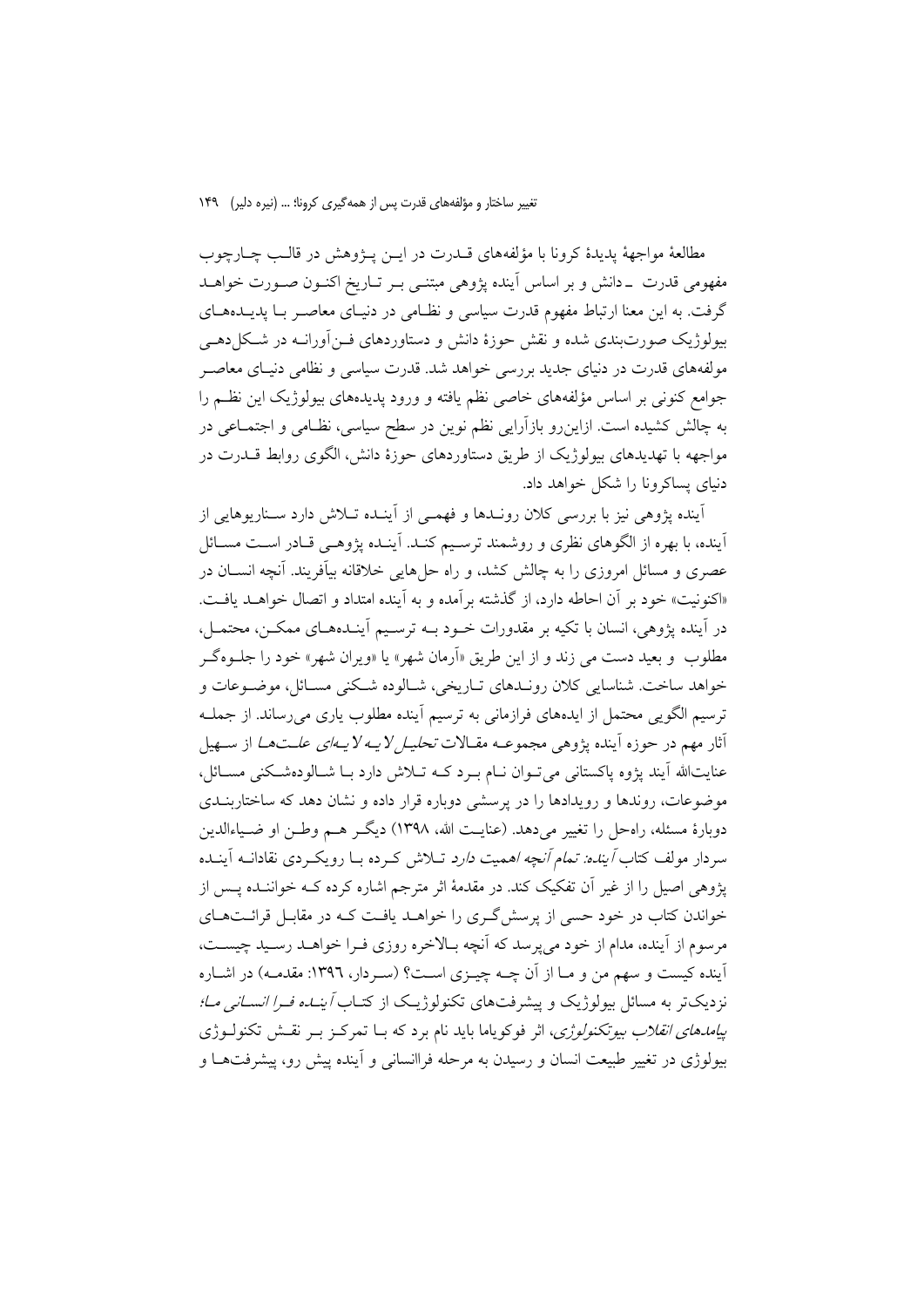خطرات أن را تصوير مي كند. (فوكوياما، ١٣٩٠) مجموعه بحثهاي سمينار نظريـه اجتمـاعي به طور عام و کلان تاریخ به طور خاص دانشگاه هاوایی تحت عنـوان *کــلان تــاریخ وکــلان تاریخ دانان* توسط یوهان گالتونگ و عنایت الله به چـاپ رسـیده کـه اهمیـت فهـم و ادارک منطق کلان تغییرات و چارچوب تحول در موضوعات بزرگ نظیر تحول در کل یک تمــدن و تاریخ را نشان داده است. (گالتونگ و عنایت الله، ۱۳۹۸) کتاب *درآمدی بر تعامل تــاریخ و آینده پژوهی نیز تلاش دارد نقش کلان روندهای تاریخی را در آینده پژوهی روشـن و مه*ـم می سازد. (افضلی، ۱۳۹۸) این آثار و بسیاری دیگر که در حوزه آینده یژوهی نگاشته شدهانــد تلاش دارند با استفاده از مبانی و الگوهای روشـی، و ترسـیم چشــم انــداز آینــده از دریچــه اکنونیت، و به ویژه با ملاحظه کلان روندهای تاریخی به سـناریوهای محتمــل و مطلــوب و خلق ايده دست پيدا نمايند.

# ۲. بیماریهای همهگیر و تغییر جامعهٔ انسانی

بیماریهای همهگیر در طول تاریخ بشری اغلب موجب تغییرات مهمی بوده و حتی موجـب سقوط تمدنها و شكل گيري تمدنهاي جديـد شـده اسـت (قزلسـفلي، ١٣٩٩: 51-45). امـا همهگیری بیماری کرونـا اتفـاق مهمـی اسـت کـه در عصـر جدیـد حیـات انسـان پـس از پیشرفتهای تکنولوژیک قرن بیستم بـهعنـوان واقعـهای مهـم و تـاریخسـاز رخ داد. شـیوع بیماریهای همهگیر در تاریخ حیات بشر پیش از قرن بیستم اغلب با تلفات بسـیاری همـراه بود که این امر اغلب بهدلیل عدم رشد فنآوریهایی بود که بــه انســان اجــازه مــیداد تــا در مقابل رخدادهای طبیعی از خود دفاع کند. بنابراین پیش از انقــلاب صـنعتی و قــرن بیســتم، انسان در مقابل طبیعت بسیار آسیبپذیر بود و پس از این دوران بود که بـا کشـف واکســن، تولید داروها، اهمیت یافتن امور بهداشتی و پیشرفتهای فنی در حوزهٔ سلامت و بهداشت، انسان معاصر توانست ارادهٔ خود را در مقاطعی بر طبیعت اعمال کند و در مقابـل بسـیاری از بیماریها سد دفاعی ایجاد کند.

همهگیری بیماری کرونا و مطرحشدن عاملی طبیعی و بیولوژیک بـهعنـوان مسـئلهٔ مهـم جامعهٔ انسانی موجب شد انسان جدید مجدداً در مواجهه با محیط طبیعی ضعیف جلوه کنــد و متوجه اسپبپذیری خود از محیط اطراف شود. تاثیر محیط طبیعی بر جوامع انسـانی کـه پس از پیشرفتهای فنی انسان معاصر به حداقل رسیده بود با همـهگیـری بیمـاری کرونـا و تاثیر زیاد اَن بر جوامع انسانی این پرسش را در مراحل نخستین مطرح کرد کــه ایــن بیمــاری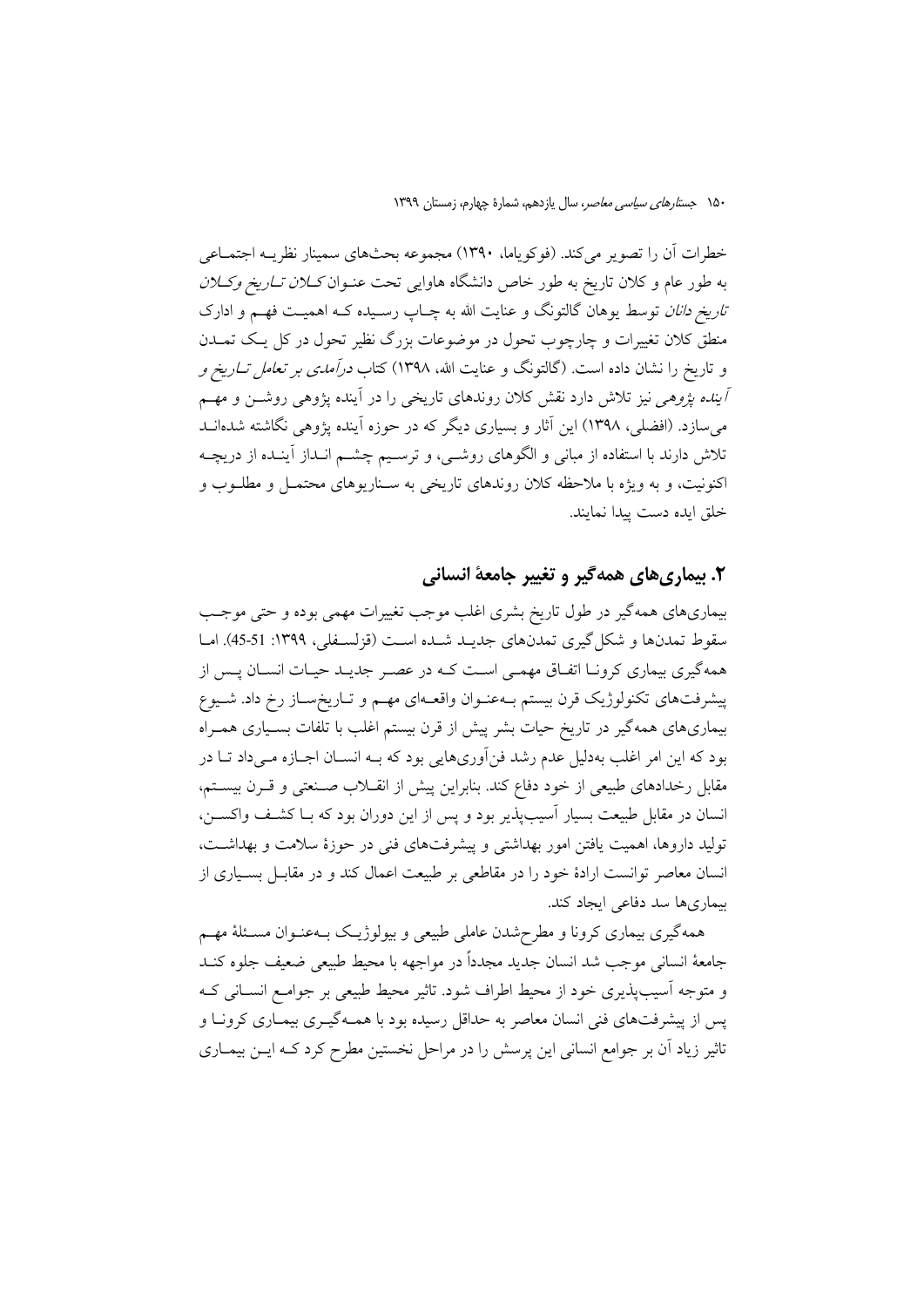موجب چه تغییر یا تغییراتی در زنـدگی انسـان خواهـد شـد و یـا انسـان معاصـر همچـون پیشینیان خود مجبور خواهد شد در مقابل طبیعت سر خم کـرده و بــه مقتضـیات آن عــادت كند.

در این چارچوب طبیعت؛ دوباره بهعنوان خطری برای جوامع بشری رخ نمود و جامعـهٔ بشری را به تامل فلسفی و تاریخی واداشت. جوامع بشری مجبور بــه اندیشــیدن در ســاحت تاریخی شدند و به زمانی بازگشتند که در آن انسان مقهور طبیعت بود. بر ایــن اســاس حتــی این ایده شکل گرفت که انقلاب صنعتی، پیشرفتهـای تکنولوژیـک و دسـتاوردهای مـادی جوامع انسانی توان مقابله با طبیعت را ندارند و طبیعت؛ سـرانجام راهـی بـرای ارادهٔ قــدرت خود پیدا خواهد کرد. موقعیت جدیـد انسـان معاصـر در مواجهـه بـا طبیعـت موجـب شـد ایدههای مختلفی ارائه شود. از جمله اینکه این بیماری زندگی انسان را بهصورت کامل تغییـر خواهد داد (ژیژک، ۱۳۹۹) یا اینکه انسان بر این بیماری غلبه خواهد کـرد و زنـدگی پیشـین خود را از سر خواهد گرفت (Harari, 2020).

در همین راستا عدهای همهگیری بیماری کرونا را پدیدهای میداننـد کـه مبـدأ تحـولات بزرگ هزارهٔ سوم خواهد شد. چراکه این بیماری نظام روابط انسانها را تغییـر خواهــد داد و الزامات جدیدی را برای جامعهٔ انسانی ایجاد خواهـد کـرد (رحمـانی، ۱۳۹۹: ۱۲۹-۱۳۱). از جملهٔ این تغییـرات بـزرگ، تغییـر روابـط انسـانی، گسـترش ارتبـاطـهـای مجـازی، ظهـور تکنولوژیهای جدید، تغییر ماهیت انسان، به انسـان منـزوی، تغییـر سـاختارهای سیاســی و حکومتها و گسترش حکومتهای تمامیتخواه است.

در واقع تاثیر فراوان پدیدهٔ کرونا بر جامعهٔ انسانی غیرقابل انکار است امـا آنچـه کـه ایــن پدیده را به پدیدهای مهم در جامعهٔ کنونی بشری تبدیل کرده، ماهیـت طبیعـی آن اسـت. بــه عبارتی در چند دههٔ اخیر انسان معاصر به حاکم بلامنازع دنیای طبیعی تبـدیل شـده اسـت و صدمههای بسیاری را بر طبیعت وارد کرده بهگونهای که هشدارهای بسیاری داده می شود ک این روند به نابودی زمین و حیات انسانی منجر خواهد شد. بر ایــن اســاس رونــد توســعه و رشد اقتصادی در دهههای اخیر با این چالش روبرو شده است که ادامهٔ روند کنونی نــه تنهـا منجر به توسعه نخواهد شد بلکه خطرات بسیاری را برای جامعهٔ انسـانی بـه همـراه خواهــد داشت. در این میان هجوم ویروس کرونا از قدرت شکنندهٔ انســان حکایــت دارد و قــدرت تخریبگری انسان را به چالش کشیده است. شیوع این ویروس این ایده را تقویت کـرد کـه طبیعت در صدد پاسخدهی به رفتار انسانها است و بهدنبال این است تا زخمهایی که انســان به طبیعت وارده کرده، التیام بخشد.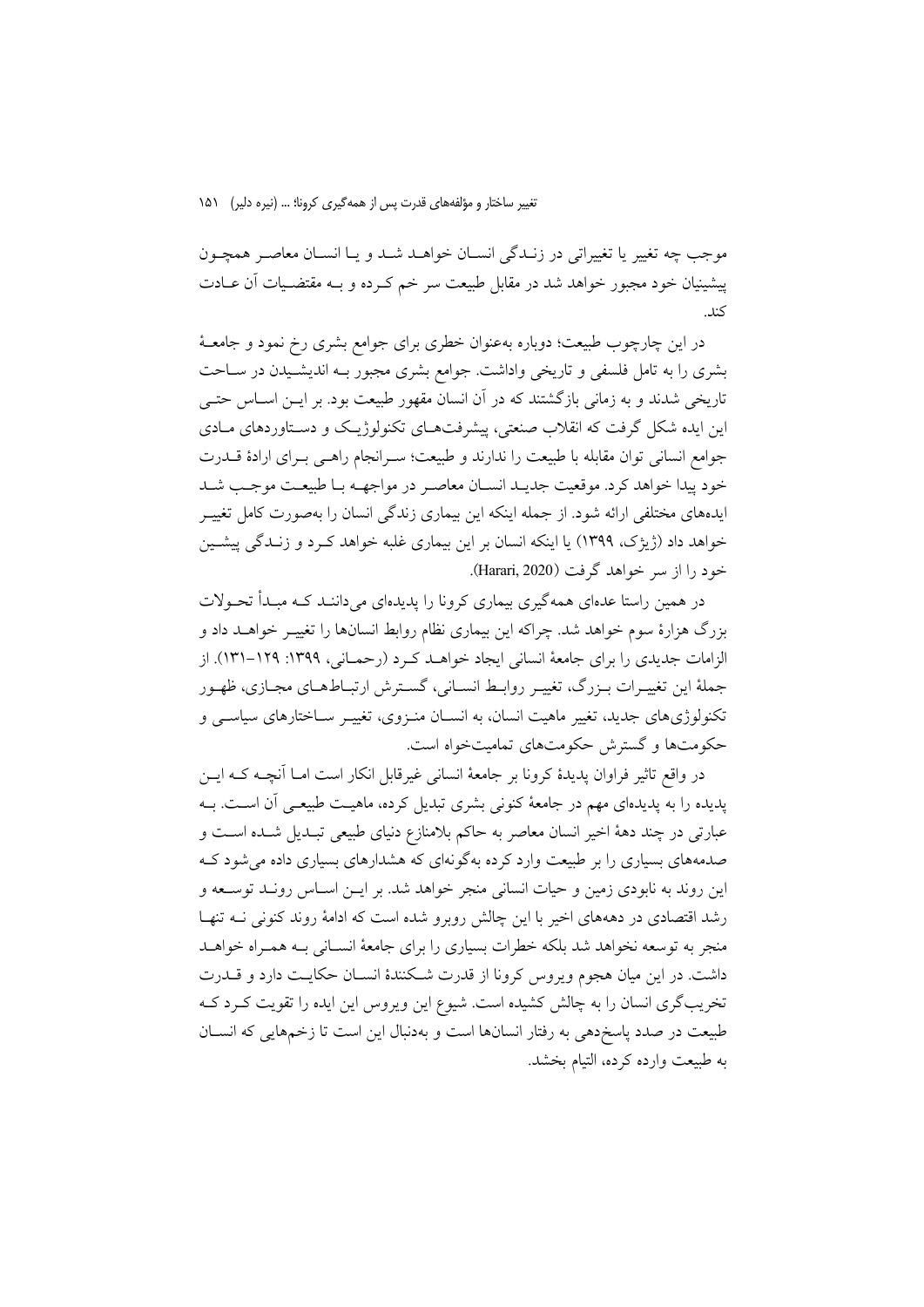به دنبال شیوع ویروس کرونا افزون بر اهمیتیافتن تقابل انسان معاصـر و طبیعـت، ایــن ایده نیز شکل گرفت که این ویروس، محصولی غیرطبیعی است و انسان بـر اسـاس اهــداف مشخص خود به تولید آن دست زده است. با مطرح شدن ایـدهٔ دســتسـاز بـودن ویـروس کرونا این اندیشه نمود بیشتری یافت که این بحـران بیولـوژیکی مـی توانـد بـه بحـران هـای بیولوژیکی بعدی بیانجامد و قرن کنونی را به قرنی تبـدیل کنـد کــه در آن مشــکلات مهمــی چون جنگ اتمی و سلاحهای بیولوژیک مشکل اساسی جوامع بشری را شکل میدهند. ایــن ایده به شدت در دنیای معاصر مورد توجه قرار گرفت چنانکه بر این اساس هراری قــرن ۲۱ را قرن سلاحهای بیولوژیک و تسلط تکنولـوژیهـا نامیـد و از ایــن دوران بـا عنـوان دوران دیکتاتوری دیجیتال نام برد و تصویری تاریک از زندگی معاصر انسـان ارائــه کــرد (هــراری، ۱۳۹۸: ۹٤ به بعد). به گونهای که اخیرا این پیش بینی مطرح شده است کـه جنـگ جهـانی سوم در فضای مجازی شکل خواهد گرفت.

البته در مقابل تصویر تیره و تاریکی که از بحرانهـای بیولوژیـک دســتســاز انســانی در آينده يهدنبال شيوع ويروس كرونا ارائه شده است، اين ويروس تاثير مثبت نيز داشته است. بهعنوان مثال شیوع ویروس کرونا موجب همگرایی انسانها نیز شده اسـت چراکـه بسـیاری به این نتیجه رسیدهاند که این مشکل تنها با همکاری تمـام کشـورها و انســانهــا قابــل حــل است و شیوع این گونه بیماریها تمام جوامع انسانی را درگیر خواهد کرد. بـه همـین دلیـل این بیماری تبدیل به نقطهٔ مشترک همهٔ کشورها و قدرتها در همـاوردی بـا طبیعـت شـده است. این احساس مشترک در مواجهه بـا تهدیـدی طبیعـی بـا تکنولـوژی ارتباطـات پیونـد خورده است به گونهای که این فناوری تبدیل به سـاحت ارتبـاطی جدیـد میـان انسـانهـای معاصر شده است. فضاي مجازي، مرزها را به راحتي از بين برده و حتى تعاملات بين|لمللـي از طریق این فضا در مواردی بیشتر شده است. به این ترتیب اگرچـه شـیوع ویـروس کرونـا موجب ایجاد فاصلهٔ فیزیکی میان افراد شده است اما به دنبال خــود ارتبــاطـهــای مجــازی را سرعت بخشیده است. بنابراین این ویروس، تغییری که هراری از آن بیم داشت و آن شـیوع بیشتر فناوری و نقش بیشتر آنها در نظام روابط انسانی بود را سرعت بخشـید و بسـیاری از مناسبات و ضرورتها را تغییر داد، اما منجر به بیگانگی انسانها با یکدیگر نشـد. بــهعبــارتی این تکنولوژی، تنها موجب تسلط قدرتهای سیاسی و فناوری بر شئون انسـانی نشـد بلکـه برخی تغییرات را به دنبال داشت که منجر به تزلزل پایههـای قــدرتهـای توتـالیتر و تســلط تکنولوژی بر حیات انسان نیز شد.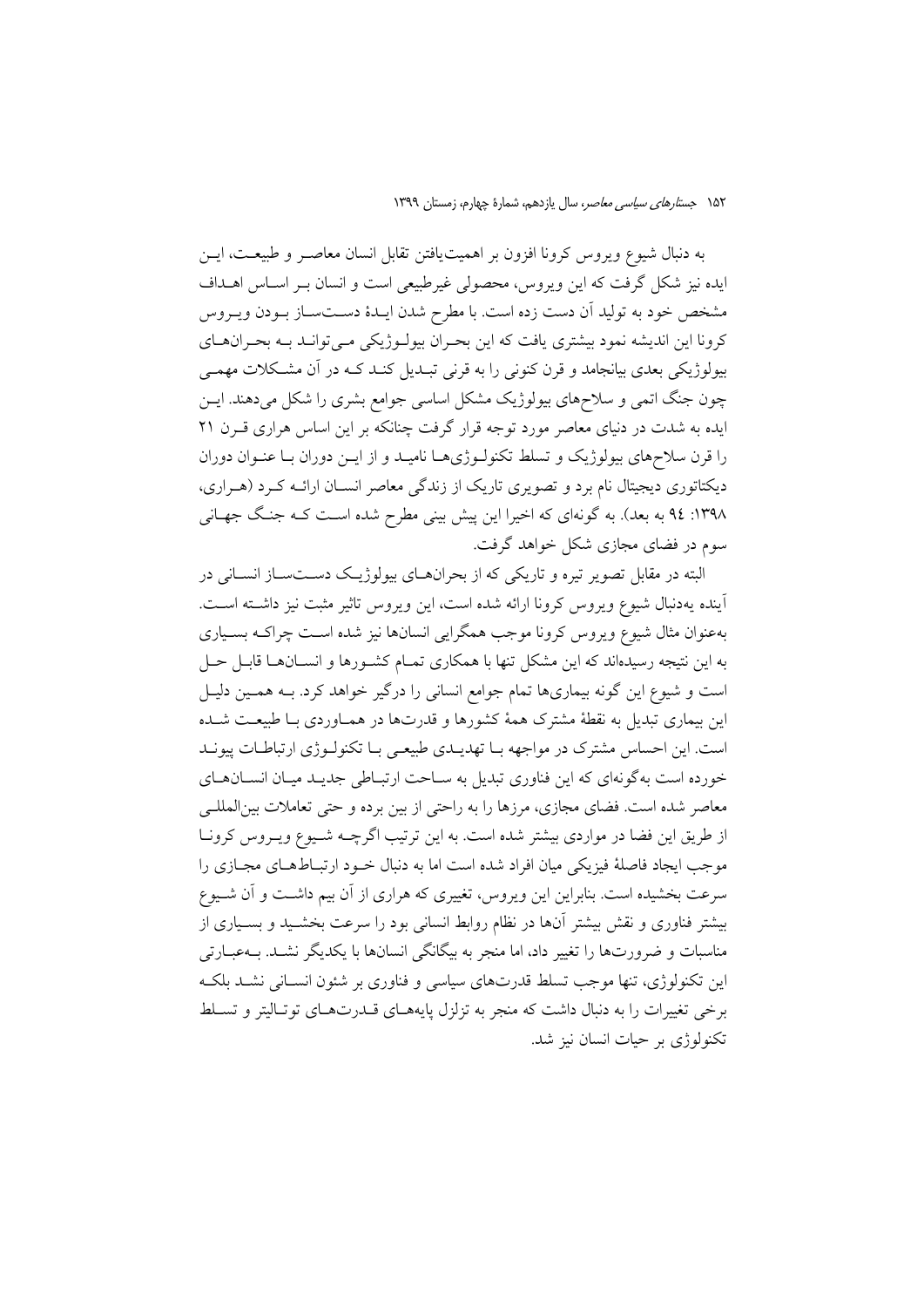ايجاد فاصله ميان انسانها بهدنبال گسترش ويروس كرونا، شوك مهم عاطفي، اجتمـاعي، فرهنگی و سیاسی را به دنبال داشت که از آن بهعنوان نقطهٔ آغاز تعارض هـای گفتمــانی نیــز یاد شده است (عبدی، ۱۳۹۹/ب). تعـارض گفتمـانهـا در سـطح سیاسـی بـا ایـدهٔ جنـگ بیولوژیک دنیای تیره و تاریکی را ترسیم میکند که در آن نقش فناوری تثبیت تعــارض۵هــا و گسست جامعه از حوزهٔ سیاست است. در این رویک د، مشـروعیت و قــدرت حکومــت از افراد جامعه تفکیک شده و حکومتهای توتالیتر قدرتمند مبتنی بر فناوریهای نــوین شــکل می گیرد و جوامع انسانی را به سمت روابط غیرانسـانی سـوق مـیدهـد. ایـن ایـده کـه در روایتهای تخیلی اواسط قرن بیستم نمود بیشتری دارد بـا تغییراتـی در قالـب تغییـر روابـط انسانها و روابط قدرت در سدهٔ بیست و یکم در سایهٔ فناوری توسط اندیشـمندان مختلـف صورتبندی شده است. در این صورتبندی اغلب تکنولوژی و فناوری در راستای تحکیم روابط قدرت سیاسی تصویر شده است چراکه بسیاری نگران هستند که حکومتهـا از ایــن فناوريءا در راستاي تسلط بيشتر بر رفتار انسانها و ايجاد جوامع محـدود اسـتفاده خواهنـد کر د.

فناوریهای نوین البته این امکان را نیز ارائه کردهاند که انسان معاصر نقش فعـالتـری در جوامع خود ايفا كند. حضور در عرصههاي اجتمــاعي، توليــد محتــوا در عرصــهٔ فرهنگــي و گسترش حوزههای دانش و آگاهی و تماس بیشتر و نزدیکتـر انســانهــا باعـث شــده اســت بسیاری از چارچوبهای روابط پیشین تغییـر پیـدا کنـد و بـا افـزایش سـرمایهٔ اجتمـاعی و انسانی و سیاسی، انسان معاصر در جامعهٔ جدید نقش متفاوت و فعـالتـری را ایفـا کنـد. بـا تغییر ماهیت فناوری ها حتی انسان معاصر پهراحتی در تولید فناوری نیز نقش ایف می کنید. بهگونهای که حتی اکنون ادعا می شود با تکنولوژیها جدید هر فرد می تواند خـود بــه تولیــد ویروس اقدام کند. ازاین رو در این چارچوب انسان معاصر میتواند هم در حـوزهٔ اجتمـاعی و هم در حوزهٔ دفاعی و سیاسی نقش بیشتری ایفا کند.

ویروس کرونا نیز مانند طاعونی که در قـرون وسـطی، آسـیا و اروپـا را درنوردیــد و در نهایت تحول مهمی در اروپا به وجود آورد ساختارهای قدرت را بـه چـالش کشـیده اسـت چراکه هر شهروند تبدیل به کنشگری در عرصهٔ سیاسی، اجتمـاعی و حــوزهٔ ســلامت شــده است. ويروسي كه در قرون وسطى شيوع پيدا كرد در نهايت موجب تحـولاتي عظـيم شـد بهگونهای که بسـیاری رنسـانس را محصـول طـاعون در اروپـا و پیامـد آن مـی داننـد (ر.ک: آقاجری: ۱۳۹۹: ۲۰۳–۲۱٤). بنابراین بسیاری همهگیری کرونا را بهعنوان عامل تغییـر بـزرگ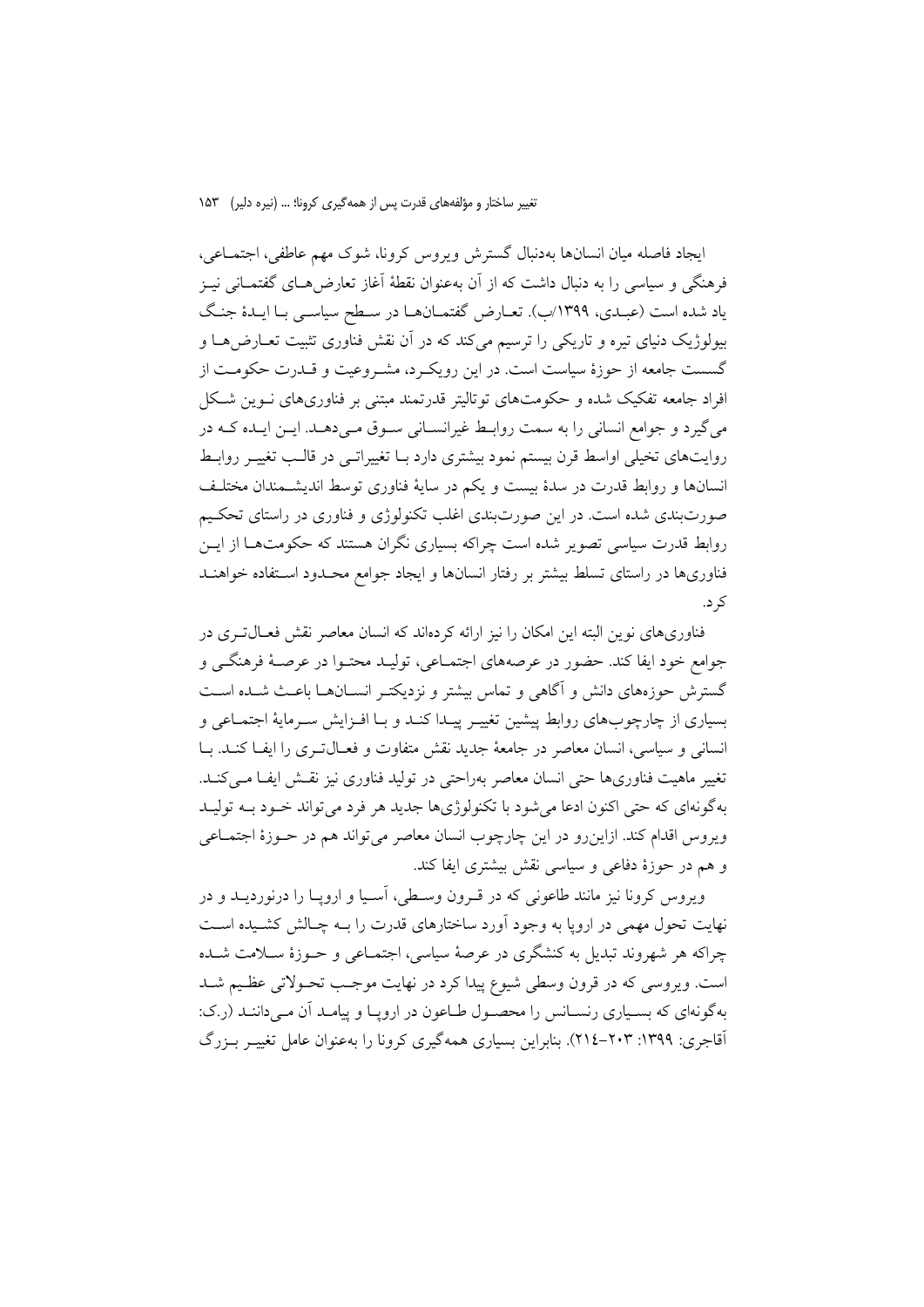هزارهٔ سوم در نظر گرفتهاند و بر این اساس عدهای معتقدند ظهور تکنولوژیهای پیشــرفته و شیوع ویروس ها جوامع آینده را به سـوی نظـامهـای توتـالیتر و مخـالف دموکراسـی سـوق خواهند داد و دولتها و قدرتها، لوياتاني خواهند شد، و در مقابـل عـدهاي نيـز اميدوارنـد این ویروس نه تنها منجر به دیکتاتوریهای جدیـد نشـود بلکـه منجـر بـه بسـط ایـدههـای دموکراسی و شکل گیری دنیای جدید بر اساس ایدهٔ مشـارکت همگـانی انســانهــا در تمــام ساحتها شود. امری که در عصر کنونی بهعنوان یکی از مولفههای توسعه و البته مهم ترین آنها شناخته شده است (قزلسفلي، ١٣٩٩: ١٦٥).

تاثیر ویروس کرونا در جامعهٔ انسانی معاصـر چنــان فــراوان اســت کــه ایــن ویــروس و عملکرد آن از جنبههای مختلف مـورد بررسـی قـرار گرفتـه اسـت. از سـوی نظـام درمـان، یزشکان، روانیزشکان، محققان دانشهای گوناگون زیستی، روانشناسی و جامعهشناســی و در کل عالمان علوم انسانی و طبیعی در سراسر دنیا تحلیل های بسیاری پیرامون این امر در ابعـاد گوناگون به ثبت رساندند. در فضـاي مجـازي نيـز معلومـات و دانشـي كـم نظيـر از سـوي محققان داخل و خارج پیرامون تاثیر این ویروس منتشر شد که حجـم وسـیعی از اطلاعـات دانشی در حوزههای گوناگون از این پدیده در اختیار جامعهٔ انسانی قرار داده اسـت. در ایــن میان آثاری نیز به بررسی تطبیقی میان پاسخ جوامع و شباهت و تفــاوت آنهــا در مواجهــه بــا این ویروس پرداختهاند. این امر همچون بسیاری از تبعات این ویروس، رخداد بهی سابقه و فرصت محسوب می شود. چراکه پاسخهای ارائهشده، در مقابل ایــن پدیــده و نقــد و تحلیــل آنها در میان جوامع بشری، قدرت پاسـخ جوامـع معاصـر بــه موضــوعی یکســان را نشــان مي دهد. (ر. ک: دلير، ١٣٩٩: ٨٣) اين امر مي تواند نقطهٔ کانوني مفهوم قدرت در عصر جديـد باشد چراکه توان هماوردی در مقابله با این مشکل نشانگر توان جوامع در کسب مولف1های جدید قدرت است. قدرتی که در دنیای معاصر با ظهور یدیدههایی چون فناوری، حملههـای بیولوژیک و تغییر نظم و ساختار سیاسی و اجتماعی به چالش کشیده شــده اسـت. ازایــنرو بررسي پديدهٔ كرونا در خـط سـير كرونولوژيـك و درنـگ بـر آن بـهعنـوان لحظـهٔ تجسـد (قزلسفلي، ١٣٩٩: ١٥) جهت تبيين وضعيت انسان معاصر امرى الزامي است.

# ۳. فناوري و بيماري همه گير

پدیدهٔ کرونا، نمودی از نابهنگامی در تاریخ است (ر.ک: نیستانی، ۱۳۹۹) چرا کـه در عصـری ظهور کرده است که انسان مدرن ادعای تسلط بر طبیعت را دارد. اما ویروس کرونا بــهعنـوان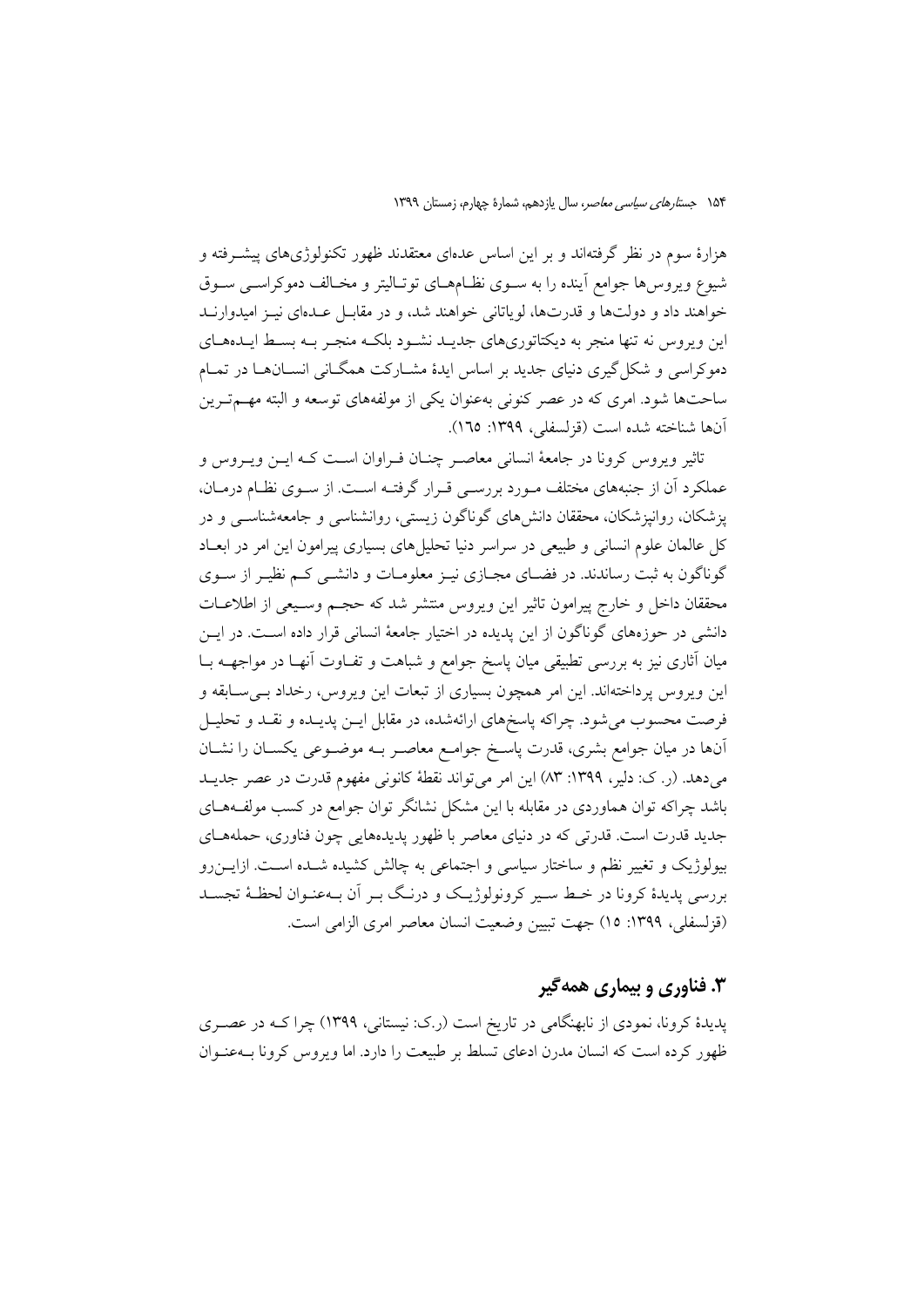یدیدهای که توان مقابلهٔ انسان و پیش بینی او را به چالش کشـیده در عصـر حاضـر پدیــدهای منحصربهفرد محسوب می شود. چراکه این پدیده به علت پیش بینی ناپذیری و اتفاقی بــودن، موجب حیرت در میان یزشکان، مورخان، جامعهشناسان و اقتصاددانان شـده اسـت. واکـنش جمعی آنها نشان میدهد که کرونا برای همه آنها معنیدار است و بـر مفـاهیم کرونولوژیـک حوزههای کنش آنها تاثیر گذاشته است (عبدی، ۱۳۹۹/الف). از این رو باید گفت ایــن امــر بهمثابه آزمونی بین|لمللی و جهانی است که پرسـش۱صای متعــددی را بــرای تمــام کشــورها، فرهنگها، مذاهب و گروهها به فراخور حال هر کـدام مطـرح کـرده اسـت و قاعـدتاً پاسـخ برخی از این سوال&ا از سوی جوامع انسانی همسان و پاسخ برخـی از آنهـا نیــز ناهمســان خواهد بود و تفاوتها نیز از همین جا آغاز خواهد شـد. بــهبیــانی پاســخهـای متفــاوت بــه پرسشهای همسان یا ناهمسان آیندهٔ این جوامع را رقم خواهد زد. جــواب متفــاوت جوامــع به این مسائل است که تفاوت در سرنوشت آتی بشر را در آینده رقم خواهــد زد. همچنانکــه تجربهٔ تاریخی نشان داده است، جوامعی که نخستین پاسـخهــا را در مقابــل موضــوعاتی کــه جوامع انسانی با آن روبرو می شوند را ارائه می کنند اغلب بـه قــدرتهــای بـزرگ آن زمــان تبدیل می شوند و گاه به ایجاد تمدن جدید نیز دست می زنند. بنـابراین تفـاوتهـا در آینـدهٔ جوامع هنگامی رخ میدهد که پاسخهای متفاوت به مســائل متفــاوت یــا مشــابه ارائــه کننــد. (دلب همانجا)

در این بستر جامعهٔ معاصر در مواجهه با ویروس کرونـا و تهدیــدهای بیولوژیـک پاسـخ موجود را در فناوری جستجو کرده است. بهعبارتی موضوع اساسی در مواجهه با این پدیــده این است که از تکنولوژیهای موجود در مقابله با این ویروس استفاده شـود. همچنـین بـه تکنولوژیهایی اندیشیده شود که دنیای جدیدی که با تهدیـدهای پیولـوژیکی مواجـه اسـت بتواند از آنها در نظام قدرت استفاده کند. بنابراین یکی از مهمترین پیامـدهای ایــن پانــدمی توجه به فناوریهای زیستی و رابطهٔ آن با مفهوم و مولفههای قدرت است. به ایــن معنــا کــه چگونه فناوریها انسانها را در مقابل هجوم ویروس ها می توانند محافظت کننـد و چگونـه این فناوریها تبدیل به منبع تولید قدرت در مواجهه با سایر کشورها و حتی در جامعهٔ خـود می شو د.

تغییرات تکنولوژیک چنان در دوران معاصر اهمیت یافته است که برخی از آن بــا عنــوان انقلاب صنعتی چهارم یاد کردهاند (شواب، ۱۳۹٦). بـر ایــن اســاس آنچــه در دنیــای جدیــد تعیین کننده تصور شده است علم و فناوری است. چرا که این دو به عنوان ویژگـی و مولفـهٔ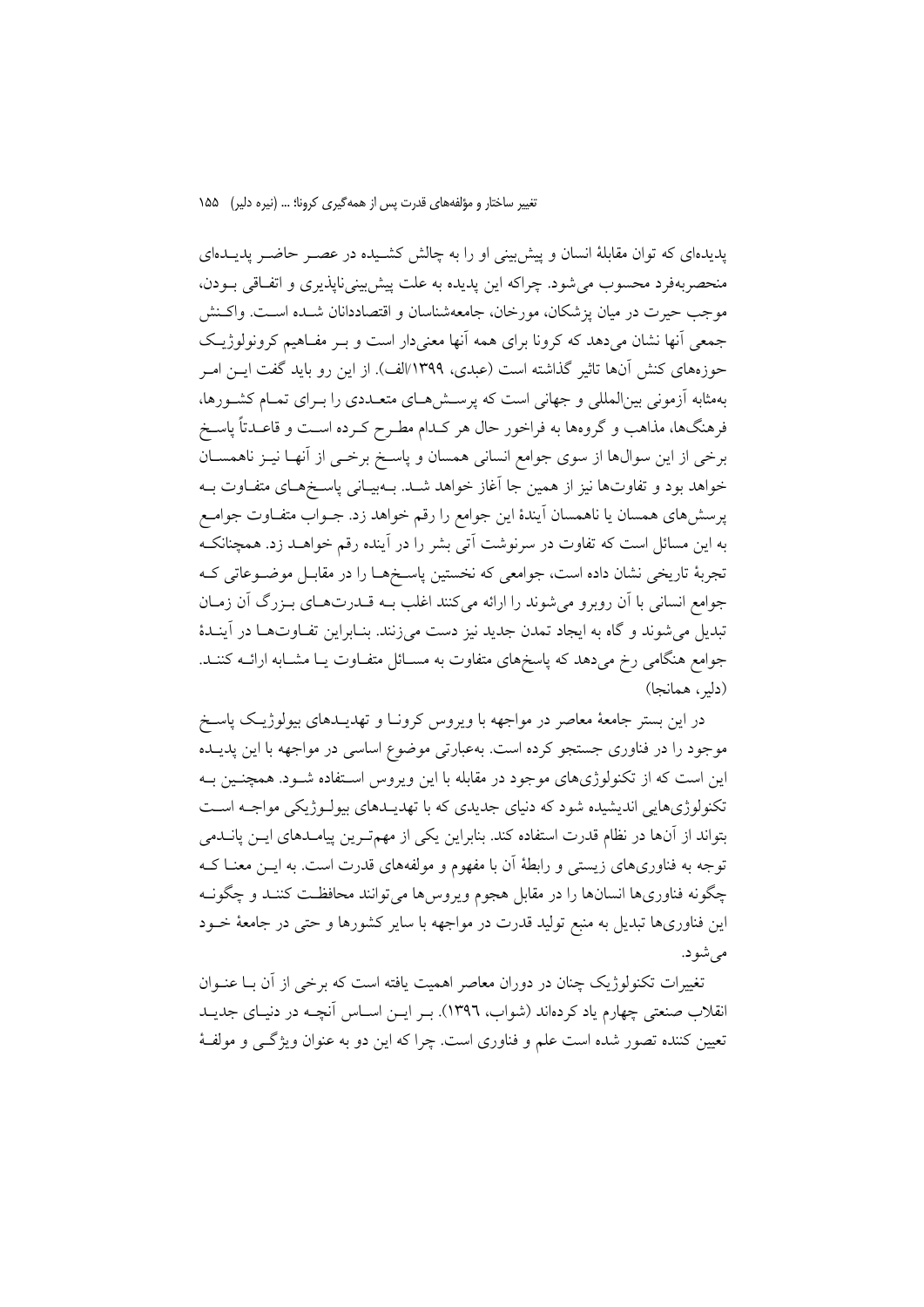دنیای معاصر معرفی شده و هر اَنچه که این دو، توان شناسایی اَن را نداشته باشــند از قالــب فهم انسان معاصر خارج شده است (میچام، ۱۳۸۸: ٤٤). البته در این میان بـا توجــه بــه نیــاز فوری انسان در مواجهه با ویروس کرونا فناوری از جایگاه مهمتری برخـوردار شــده اســت، چراکه در مواجهه با این پدیده تنها ابزار موجود انسان برای بقا محسـوب مـی شـود. اهمیـت یافتن مجدد فناوری این بار در نظام سلامت و همچنین تهدیــدهای بیولوژیــک باعــث شــده است موضوع ارتباط فناوری با علوم انسانی و اجتماعی نیز مورد توجه قـرار گیـرد. ارتبــاطی که این بار از زاویهٔ قدرت سیاسی و نظـامی بـه اَن پرداختـه شـده اسـت. چـرا کـه بیمـاری همهگیر و فناوری مقابله با آن، بعـد نظـامی و سیاســی یافتــه اســت ازایــن(و در ایــن دوره پیوندی که پیشتر فوکو از آن با عنوان دانش و قدرت یاد کـرده بـود (نـک: ضـیمران، ۱۳۹۹؛ میلز، ۱۳۹۲: ۱۱۲؛ دریفوس و رابینو، ۱۳۷۹: ۳۳۳–۲۰۳؛ رز، ۱۳۷۷) هم اینک بـه فنـاوری– قدرت تبدیل شده و بنءایهٔ دانشی که قدرت و رژیمهـای حقیقـت را مشـروع مـیسـازد از فناوري و تکنولوژي برساخت شده است.

شیوع ویروس کرونا موجب شده است تولید و استفاده از فناوریها زیستی در مواجهــه با خطرات بیولوژیک تبدیل به دغدغهٔ مهمی برای متفکرین عصر حاضر شود. بــه ایــن معنــا متفکرین به این موضوع توجه کردهاند که تکنولوژی آینده، باید تولیداتی را عرضه کند که بـا تهاجم وسيع موجودات بيولوژيكي مقابله كند. اين ويروس ها چه طبيعي و چــه دســتســاز، مسئلهٔ امنیتی آینده انسانها هستند. بنابراین در عصر پساکرونا دانش بیولوژی به شدت مـورد نیاز است و تلفیق آن با سایر تکنولوژیهای فنی و مهندسی مسئلهای اسـت کــه همــه بــه آن اذعان دارند. دانشی که باید پاسخ رفتار و جهشهای ژنی ویروسهایی مانند ویـروس کرونـا را بدهد. بنابراین چنین پنداشته شده است که انقلاب بزرگ علمی آینده در حوزه بیولوژیک رخ خواهد داد و انقلابی در فناوریهای زیستی رقم خواهد خـورد، و قـدرت و حقیقـت از آن برساخت خواهد شد.

بنابراین با توجه به تهدیدهای زیستی که گاه از آن بهعنوان تهدیـدهای قـرن جدیـد یـاد می شود توجه به علم و فناوریهـای زیسـتی و پـیش افتـادن در ایــن مسـیر، قــدرت آینــدهٔ کشورها را رقم خواهد زد و هر جامعهای که زودتـر بـه ایـن مسـیر گـام بگـذارد قــدرت و حقیقت را برای خود فراهم خواهد کرد. این جوامع نه تنهـا از صـدمات ناشـی از حمــلات بعدی موجوداتی مانند ویروس ها مصون خواهند بود بلکه به تغییرات بزرگ علمی و تحـول مهم در این عرصه دست پیدا خواهند کرد. ازاینرو در قرن جدیـد مهــمتـرین ضــرورت در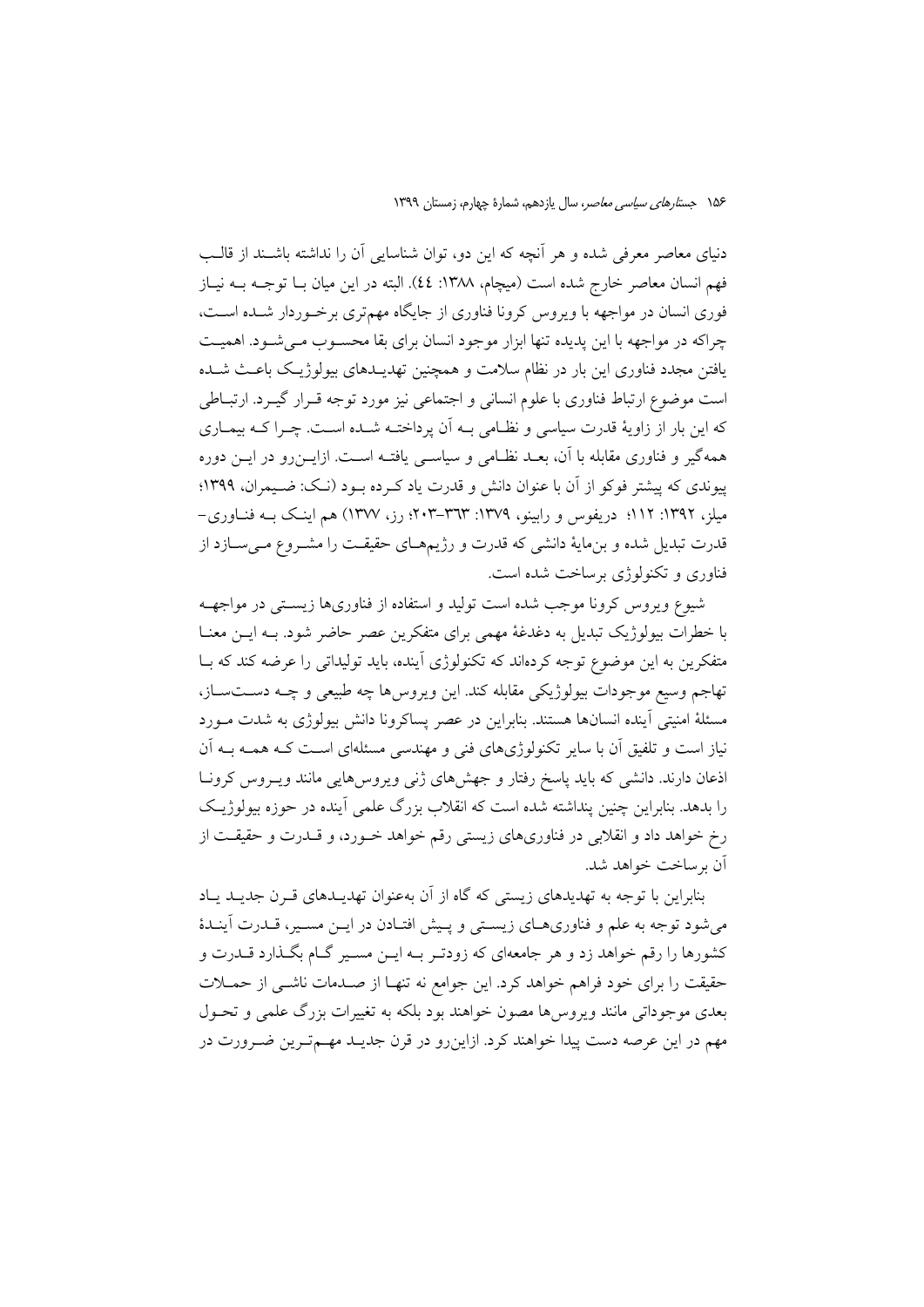راستای قدرت سیاسی و نظامی دسترسی به فناوریهای زیستی است، (نک: دلیـر، ٨٤) و دانشی که آن را به حقیقت بدل سازد. ۖ واکسیناسیون فراگیر در هر جامعهای افزون براینکــه از قانونمندی و توانمندی دولت و جامعه نشأت می گیرد از سوی دیگر خود بر افزودن تــوان و .<br>قدرت هر جامعهای که زودتر و فراگیرتر بدان دست یابد منجر خواهد شد. از ایــز رو در در همه گیری کرونا، مسابقه تولید واکسن که از سوی قدرتها و دولتها مشاهده شـد، نشـان از اَپندهایی پراهمیت برای تولید و تزریق واکسن خواهد داشت. در بحـرانهــای بیولوژیــک آتي توليد و فراّيند تزريق همگاني «واکسن» از مهمترين مولف4هـاي قــدرت حکومــتهـا و جوامع خواهد بود، و متقابلا نيز اين امر بر افزايش قدرت حكومـتهــا تــاثير بســزايي بــاقي خواهد گذارد.

افزون بر اهمیت یافتن دانش و فناوریهای زیستی در دنیای معاصر و آینـده، اسـتفاده از «فناوریهای رابط» نیز موضوعی است که در ساحتهـای مختلـف زنـدگی انسـان معاصـر اهمیت یافته بهگونهای که فناوریهای ارتباطی به الگویی غالب از روابط انسان تبـدیل شـده است. در قالب این الگو نیز انسان مدرن از طریق ابزاری که در اختیار دارد با محیط اطراف خود در تعامل است. بهعنوان مثال فناوریهای رابط در دوران شیوع ویـروس کرونـا ارتبـاط انسان با محیط اطراف که اکنون بهعنوان تهدیدی جلوهگر شده است را برقرار کرده است. بهعبارتی فناوریهای رابط که مرحلهای از تکامل دانش بشری است در ایــن دوران تــلاش دارد تا حد امکان، به جای درگیرشدن با ویروسها و موجودات بیولوژیک، و یا مواجهــه بــا ويژگي هاي جهش يافتهٔ آنها، از اساس، محيط غيرتماسي و يا محيط ناايمن براي آنهـا ايجـاد کنـد. از جملــه تغییرهــای روی داده در ایــن دوران تغییــر تکنولوژیــک از لمســی بــه ســایر حوزههای حواس پنجگانه است. بهعبارتی در این دوره تغییر پارادایم تکنولـوژی لمســی بــه تکنولوژی فرا لمسی یعنی استفاده از واسطهای تصویری، صوتی، فراصوتی و پیشـرفتهتـر از همه ذهني رخ داده است كه با كمك فركانس هاي مغزى صورت مي پذيرد. در همسين راستا استفاده از تکنولوژی واقعیتهای مجازی در دوران شیوع ویـروس کرونـا نیـز بیشـتر مـورد توجه قرار گرفته است و برخی از متفکرین مدعی هســتند کــه بــهزودی ایــن گونــه ارتبــاط انسانی به گونهٔ غالب ارتباطات اجتماعی تبدیل خواهد شد. بهبیانی این تغییرات ضـرورت و اولویت جوامع بشری است که توجه به پیامدهای مهم ویروس های همـهگیـر آن را تشــدید كرده است. توسعه و رشد فناوريهما در حـوزهٔ زيسـتي و همچنـين در حـوزهٔ تعامـلهـاي انسانی نشانگر این است که برخلاف پیش بینی های آخرالزمانی انســان معاصــر نــه تنهــا وارد مرحلهٔ پایانی حیات خود نشده است، بلکه وارد مرحلهٔ جدید تمدنی خود شده است. تغییــر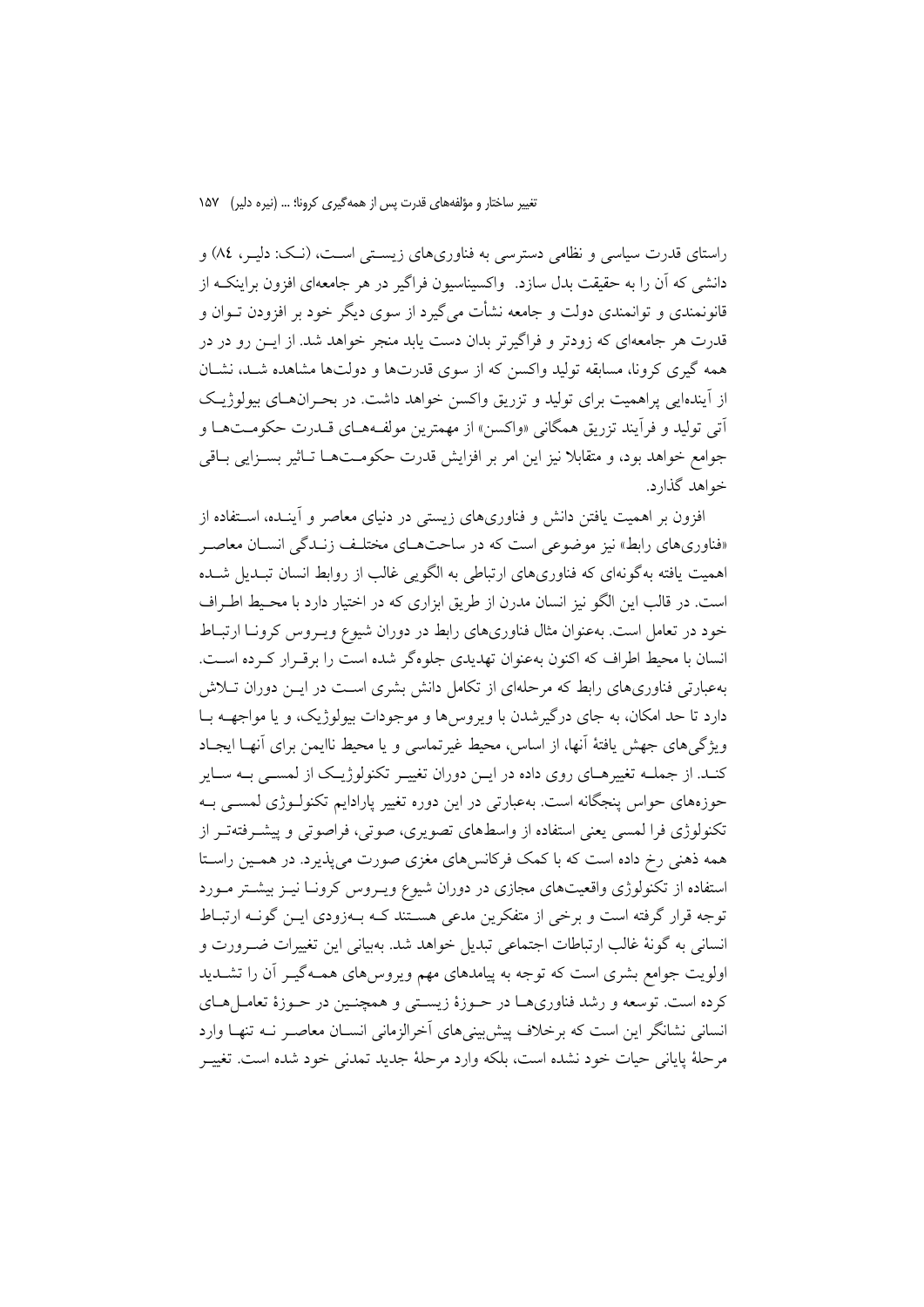تکنولوژی لمسی و حذف رابطهای کاربری بـهتـدریج در حـال رخ دادن اسـت و واقعیـت مجازی جای واقعیت فیزیکی را بر کرده است. (نک: دلیر، همان)

افزون بر أن این بیماری باعث شده است کـه انســانهــا بــه درون بــدن خــود بازگردنــد (نصراصفهاني، ١٣٩٩: ١٥١) و حتى سبك زندگي آنهـا تغييـر يابـد (رضـائي، ١٣٩٩: ١٩٦). بهگونهای که تکنولوژی مبتنی بر حس لامسه که سرتاسر زندگی مــا را در برگرفتــه اســت در حال تغییر است و تکنولوژیهایی ظهور کردهاند که در آن رابطهای فناوری حذف شیدهانید و فناوری با جسم انسان عجین شده است. بر ایــن اســاس ایــن تکنولــوژیهــا مــی توانــد در مواجهه با خطرهای بیولوژیک مانند ویروس ها و میکروبها مثمر ثمر باشـد. چـرا کـه ایــن تکنولوژیها کمک می کنند انسان با محیط اطراف خود با حداقل رابطها در تماس باشــد. بــه عبارتی یکی دیگر از مولفههایی که انسان می تواند قدرت خود را بر طبیعت اعمـال کنـد در حال شکل گیری است و انسان معاصر در تلاش است بـا اسـتفاده از تجربـههـای پیشـین و دستاوردهای جدید در مقابله با طبیعت بتواند به حفظ حیات خود اقدام کند. بنابراین تجربـهٔ انسانی در استفاده از این تکنولوژی و فراگیر شدن آن الزامی است که انسان معاصـر آن را در دوران پساکرونا احساس کرده و گونههای بسیاری از آنها را به کـار مـیبـرد ماننــد حــذف تعاملهایی که نیاز به تماس مستقیم دارد.

پیشرفت و توسعهٔ این فناوریها البته در پیوند با موضـوع دیگـر جامعـهٔ انســانی معاصـر قرار دارد و آن حضور انسان در کرات دیگر و کوچ انسانها بــه ایــن ســرزمینهــای نویافتــه است. بسیاری بر این اعتقاد هستند انسان برای زندگی خود در آیندهٔ نزدیک مجبور بــه کــوچ به کرههای دیگر خواهد شد و از سرزمین مادر فاصله خواهد گرفت؛ امری که هــماکنــون بــا پیشرفتهای فنی در حال رخ دادن است و به زودی انسـانهـایی جهـت سـکونت بـه کـرهٔ مریخ فرستاده خواهند شد. در این تجربه آنچه که برای دانشمندان در حوزهٔ سلامت اهمیت دارد امکان مواجههٔ انسان با خطرات احتمالی طبیعی و ویروس۵ایی است که در کـرهٔ زمـین وجود ندارد. ازاین رو تجربهٔ انسان در مواجهه با ویروس ها همچون ویروس کرونا مـیتوانـد منجر به این شود که انسـان معاصـر در تجربـهٔ زنـدگی خـود در سـایر مکـانهـا بتوانـد از موجوديت خود دفاع كند.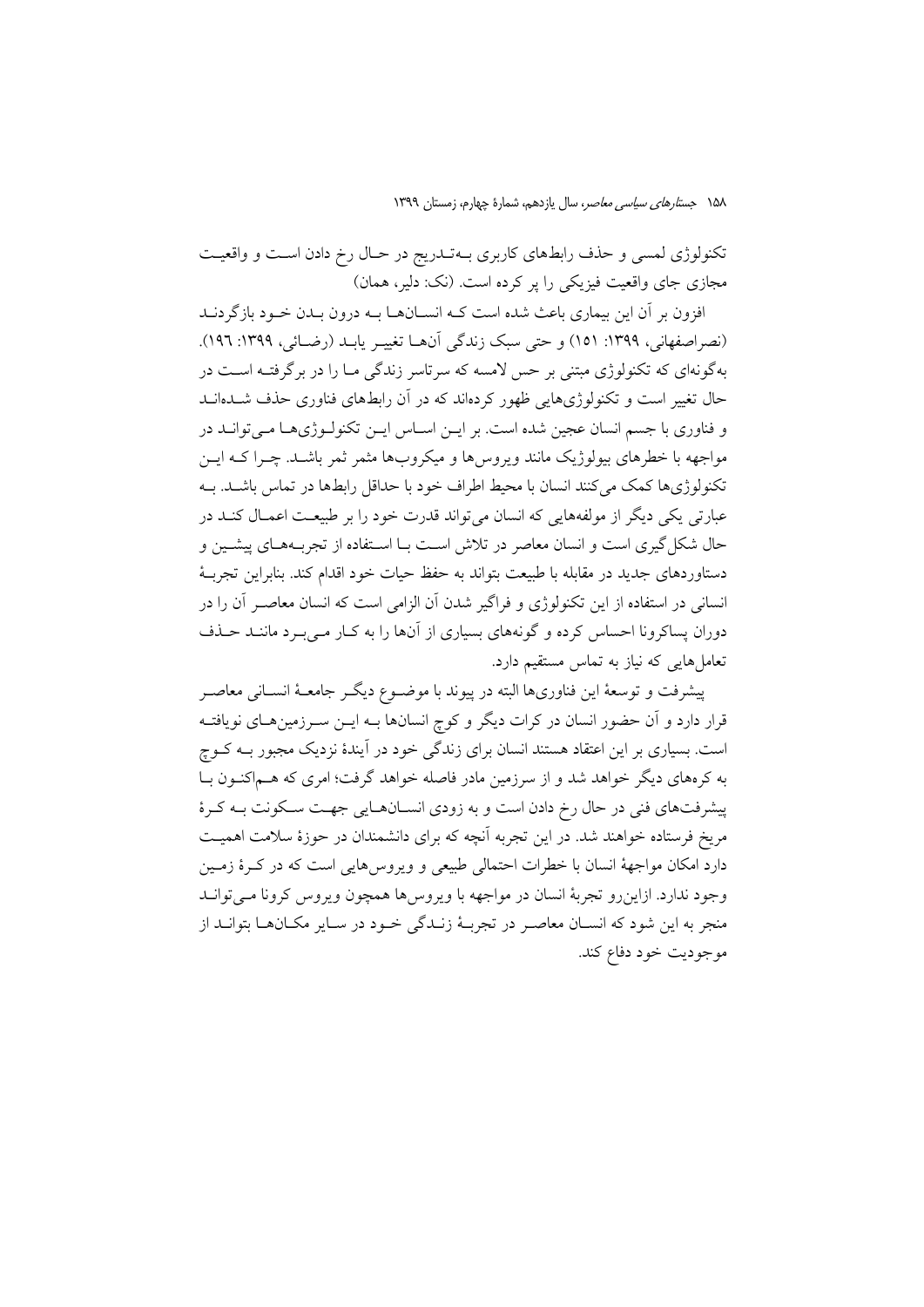# ٤. بیماری های همه گیر و مفهوم قدرت

در حالي كه در قرن بيستويكم جامعهٔ بشرى با توجه به پيشـرفتهـاي صـنعتي بـه سـمت نظامی گری پیش میرفت و تهدید بزرگ جهانی، جنگافزارهـای نظـامی چـون بمـبهـای هستهای یا موشکهای قارهییما قلمداد می شد به ناگاه تهدیدی بس جدی رخ نمـود و نشــان داد آنچه می تواند بشر را تا مرز نابودی بکشاند نه قوت گرفتن میلیتاریسم در جهـان اسـت و نه خطر سیاستمداران پوپولیست و نه افراطی گری. اگرچه هـر کـدام بـه نوبـهٔ خـود بحـران آفرین است؛ اما این بار خطر بزرگ با نمود جدیدی جلوهگر شده است. موجودیت انسان بـا چالشی از جنس بیولوژیک مواجه شد. چالشی که حتی از قویترین سلاحهای دستساز بشر نيز مي تواند مخربتر عمل كند.

با مطرح شدن ايدهٔ دستساز بودن ويروس كرونا تاثير ايــن يديــده در مفهــوم قــدرت در حوزههای نظامی، سیاسی و اجتماعی مورد توجه قرار گرفت. اهمیت ایــن پدیــده در حــوزهٔ قدرت نظامي در قالب استفادهٔ اَن بهعنوان سلاحهـايي اسـت کــه تــوان تخريــب گســترده و تاثیرگذاری غیرمستقیم دارد. در حوزهٔ قدرت سیاسی نیـز ایـن پدیـده بـه عنـوان عـاملی در جهت افزایش قدرت کشورها در سطح جهـاني از طريـق بـهكـاربردن ايـن سـلاح يـا ارائـهٔ راههای درمان آن در مقابل امتیازهای بیشتر درک شده است. افزون بر آن بهدلیل اعمــال نظــم و محدودیت از سوی حکومتها این پدیده در راستای قـدرت سیاسـی و اجتمـاعی بیشـتر تفسير شده است.

اهمیت ابعاد نظامی پدیدهٔ بیماری همـهگیـر همچـون ویـروس کرونـا از دو منظـر قابـل بررسی است. نخست از آن جهت که تولید این ویروس۵ا میتواند بهعنوان سلاحهـای مهـم در روابط قدرت بینالمللی به کار رود و نظم سیاسی جهـانی و حتـبی داخلـبی را بــا چــالش مواجه کند. ازاینرو در مواجهه با این تهدیدها نیاز به بـازآرایی نظـم سیاســی و اجتمــاعی و تبیین مولفههای قدرت شکل می گیرد. افزون بر آن ارائهٔ راههای مقابلــه بــا ایــن ویــروس هــا میتواند عامل برتری کشـورها بـر یکـدیگر در حـوزهٔ سیاسـی و نظـامی شـود و منجـر بـه دستاوردهای نظامی بیشتر گردد.

در سیر پیشرفتهای فنمی انسان، پدیـدههـا و دسـتاوردهای نظـامی تـاثیر زیـادی بـر پیشرفتهای جوامع انسانی داشتهاند و اختراعهای صورتگرفتـه در ایــن حــوزه تبــدیل بــه فناوریهای مورد استفاده در جوامع بشری شده است. بر این اساس ایــن ایــده کــه ویــروس کرونا سلاحی بیولوژیک است می تواند انسان را وادارد تا دسـتاوردهای فنـی جدیـدی را در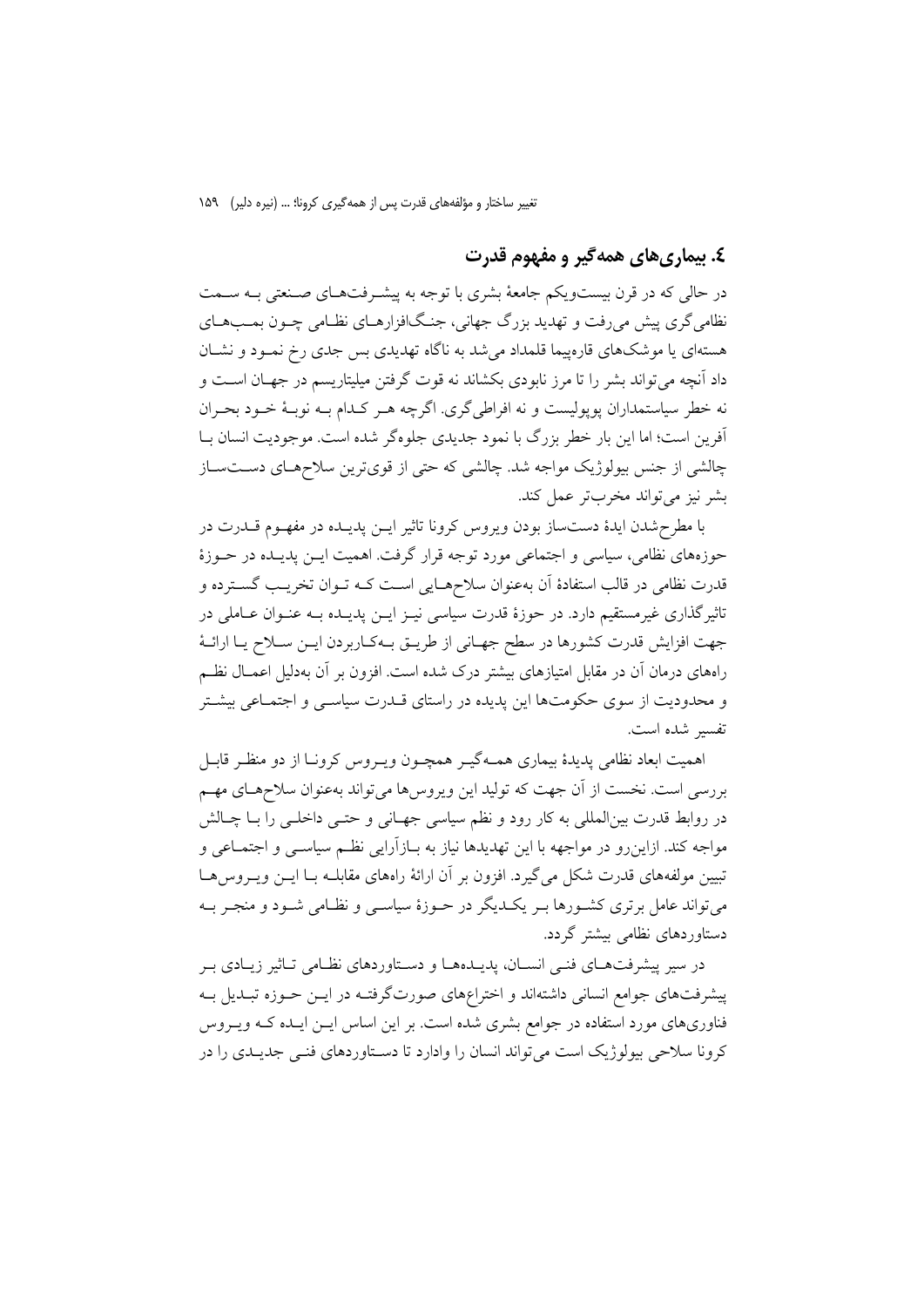جهت مواجهه با آن اختراع کند و در اختیار بشر قرار دهد. این دستاوردها می توانـد در سـایر حوزههای زندگی بشر نیز به کار برود و به نوبـهٔ خــود موجـب قــدرت جوامــع در ســطوح اجتماعی، فرهنگی و سیاسی شود. چراکه دستاوردهای علمی موجب افزایش قدرت جوامع می شو د.

با رويكرد اسپينوزايي (رک: فرمهيني فراهاني و ديگران، ١٣٩٦)، ويروس كرونا نيز ماننـد هر پدیدهٔ دیگری مهم است که چه توازنی از نیروها را شکل مـیدهــد. بــه عبــارتی کرونــا می تواند موجب شود که ناتوانی، درماندگی و فلاکت نظم موجود و نهادهـا و کـارگزاران آن عیان شود و بهدنبال آن باعث شـود تـا نیروهـای انبـوه بسـیج، متصـل و تشــدید شــوند و «وضعیت فعلی امور» را تغییر دهند، بهگونهای که همچون پالایش گـری بـرای دگر گـونی بـه وضعیت «خوب» عمل کنند (حبیبی، ۱۳۹۹). از سویی دیگر می تواند کشورها را در گرداب تلفات مختلف گرفتار کند. بنابراین ویروس کرونا بهعنـوان پدیـدهای کـه در روابـط قــدرت تاثیر گذار است توان تغییر نظم سیاسی و نظامی کنونی را خواهد داشت.

ارتباط بیماریهای همهگیر با عرصهٔ سیاسی و قدرت در طول تاریخ بیمـاریهـای همـه گیر سابقه داشته است. به عنوان مثال همه گیری بیماری طاعون در دهـههـای ۱۸۳۰ تــا ۱۸۲۰ میلادی همزمان با منطق استعمار و الگوی جهانی شـدن روابـط قـدرت در سـطح جهـانی را تغییر داد و ایدهٔ ملت واحد را پرورش داد. همچنین ایدهٔ بسط ید حکومت در ادارهٔ زنــدگی اجتماعی را موجب شد (حیدری، ۱۳۹۹: ۷٤–۷۵). شیوع ویـروس کرونـا در دنیـای معاصـر نیز با توجه به این سابقه بسیاری از متفکرین را به فکر واداشته است کـه آیــا ایــن ویــروس توان این را خواهد داشت تا ساختارهای موجود را تغییر دهد. البتـه وجـه دیگـری کـه ایــن ويروس باعث شده تا متفكرين به أن توجه ويژه داشته باشـند موضـوع فرضـيهٔ سـاخت أن توسط انسان است. بهعبارتی این موضوع دربارهٔ این ویرس اهمیت بیشتری یافتـه اسـت کـه این ویروس توسط انسان به منظور تغییر روابط قدرت در سطح جهانی تولید شـده اسـت و توان آن را دارد که نظم سیاسی بین|لمللی را تغییر دهد. این موضوع با قــدرت گــرفتن چــین بهعنوان ابرقدرت جهان و افول آمريكا و سرعتگرفتن اين تغيير جايگاه تقويت شده اسـت. چراکه چین توانست در ایام کرونا رشد خود را ادامه دهد و به تنها کشوری تبدیل شـود کـه از آسیبهای بیماری کرونا مصون مانـده اسـت و بـرخلاف سـایر کشـورها کـه بـه رکـود وحشتناکی دچار شدهاند حتی بتواند مسیر رشد خود را با سرعت بیشتری طی کند.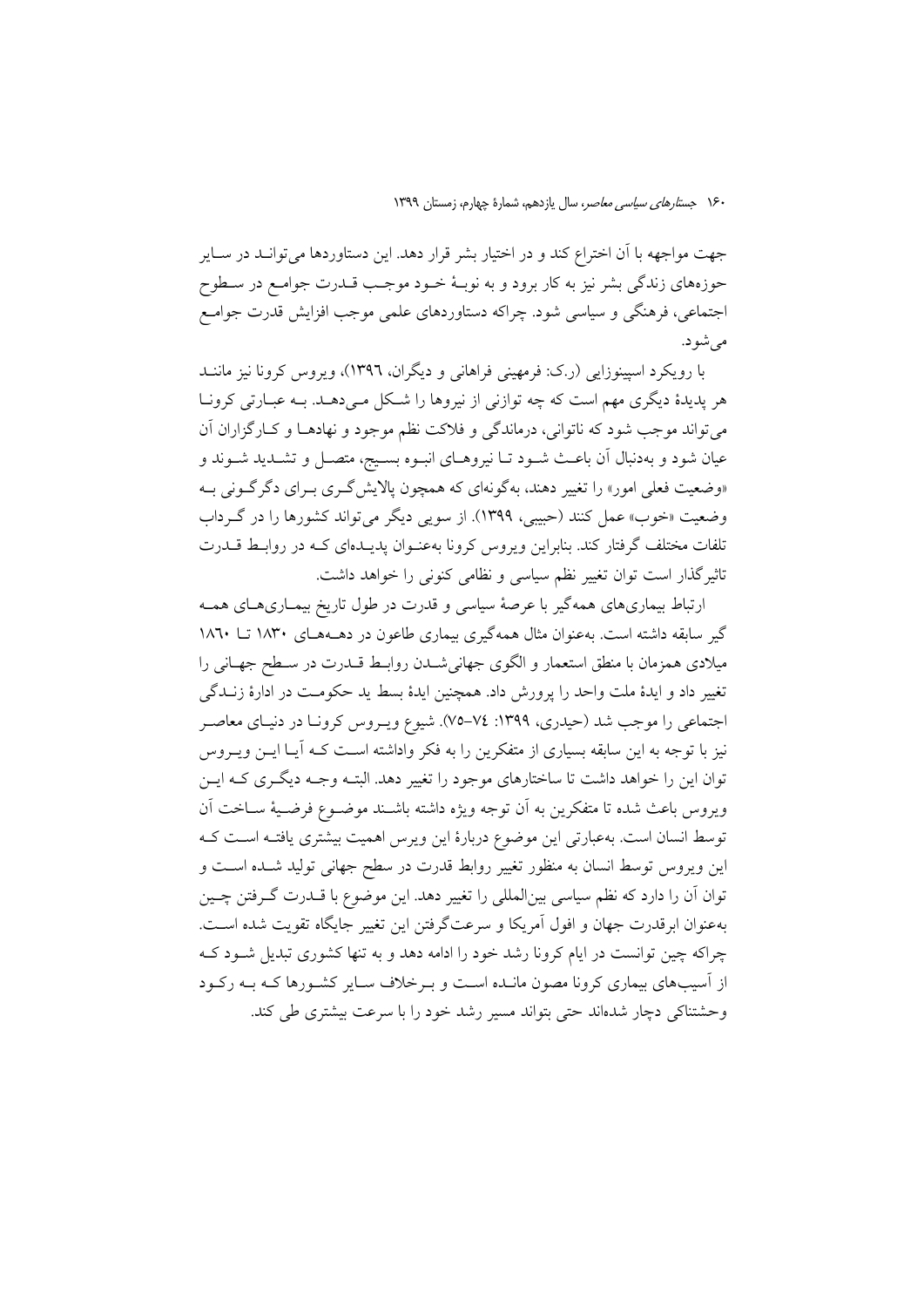فارغ از آزمایشگاهی یا طبیعـیبـودن ویـروس کوویــد ۱۹، مهــم ایــن اســت کــه دانــش دستکاری در ژنوم ویروس ها و به کارگیری هوشمند آنهـا بــه جـای ســلاحهـای فیزیکــی تبدیل به واقعیتی انکارناپذیر در آیندهٔ جوامع انسانی شـده اسـت. بـهگونـهای کـه برخـی از متفکرین خطر دنیای آینده را سلاحهای بیولوژیک توصـیف کـردهانــد. ســلاحهــایی کــه در آزمایشگاههای فوق پیشرفته در حال آزمون و خطاست. بنابراین تلاش بـرای پاسـخ بــه ایــن یرسش که جهان پس از کرونا در عرصهٔ مبارزه برای قدرت به کدام سو خواهد رفت تبـدیل به سوالی مهم در عرصهٔ قدرت سیاسی شـده اسـت. (دلیـر، ۱۳۹۹: ۸۳) همچنـین متفکـرین بهدنبال پاسخ به این پرسشها هسـتند کـه امکـان تـداوم بیمـاری همـهگیـر یـا حملـههـای بیولوژیک تا چه حد امکانپذیر است و چه راهکارهایی جوامع بـرای تـداوم چنـین رونـدی باید در پیش بگیرند.

در مواجهه با ویروس کرونا و تهدیدهای بیولوژیک نظـام بهداشـت و ســازمان ســلامت رسالت جدی در درمان و پیشگیری بیماریها دارد. اما موضوع مهم دیگر در مواجهه بــا ایــن پدیده حفظ نظم سیاسی و حفاظت از ساختار قدرت است کـه بـهنظـر مـیرسـد در دوران هجوم سلاحهای بیولوژیک تنها از طریق فناوریهای نوین قابل تامین خواهد بود. بهعبـارتی در این هماوردی قدرت کشورهایی قدرت خواهند یافت که بتوانند در مقابل ایـن سـلاح از خود محافظت کنند. این امر باعث شده است که در دنیای معاصر جوامع توجه ریشهای تـر و بنیانی تر به تلفیق فناوری در ساختار قدرت داشته باشند چرا که هر کشوری کـه زودتــر ایــن مهم را دریابد میتواند قدرت بیشتری در دفاع از خود و همچنین در مناسبات جهانی داشته ىاشد.

البته در این میان عدم توجه به ایجاد ارتباط حکومت و مردم از طریق ابزارهـای فنـاوری میتواند خود موجب تداوم شرایطی شود که بهدنبال هجوم ویروس صورت گرفتـه اســت و آن فاصله گرفتن قدرت سیاسی از مردم و تلاش حکومتها برای محدودکردن مـردم اسـت. به این معنا که اگر قدرتها و حکومتها خود را بی نیاز از مردم بدانند و سعی داشته باشـند تا با استفاده از فناوریها نوین مولفههای قــدرت را از جامعــه تفکیــک کننــد ایــن خــود بــه استهلاک رابطهٔ حکومت و مردم خواهد انجامید (طاهریکیا، ۱۳۹۹: ۱۱۵) و بـهدنبـال خــود می تواند خطرهای جدی را برای حکومتها به همراه داشته باشد. چرا کـه محـدودهٔ قــدرت در این رابطه تنگتر و نیروهای رقیب افزایش پیدا خواهد کرد. بنابراین نیـاز بــه نظــم نــوینی خواهد بود تا رابطهٔ حکومت و جامعه بازتعریف شود.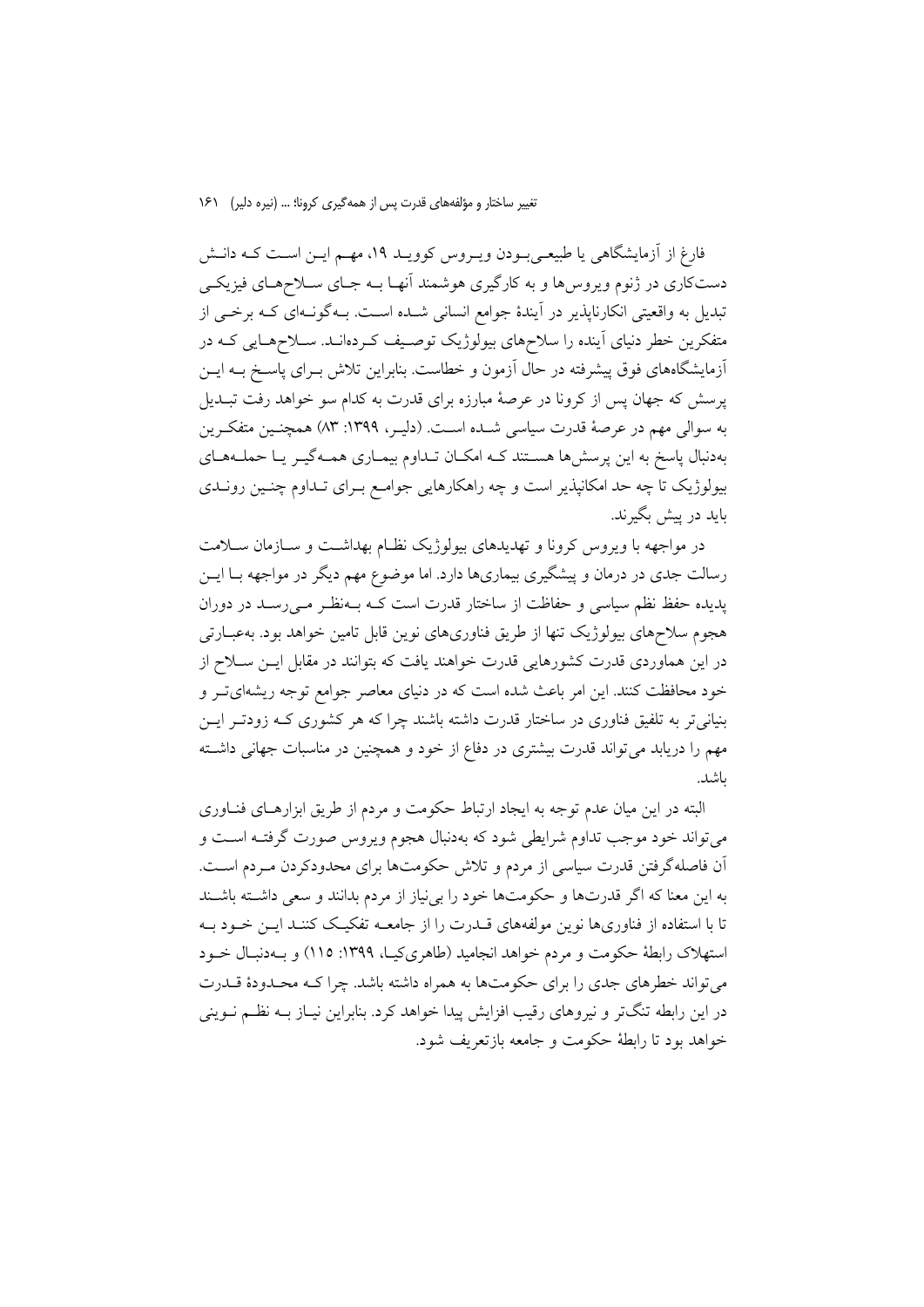پاسخ اوليهٔ در مواجهه با مسئلهٔ پاندمی بهمنظور ايجاد نظم جامعه، قرنطينهکردن انســانهــا بود که خود پیامدهای مهمی داشت (ر.ک: میرزائی، رحمانی، ۱۳۹۹). چراکـه انســان حاضــر در عرصهٔ اجتماع به یکباره مجبور به انزوا شد و بسیاری از فعالیــتهـا او مختــل شــد. ایــن موضوع که انسان در مواجهه با این ویروس باید به غار خـودانزوایی بخـزد و در پیرامـونش فرآیندهایی را تولید کند که از او موجودی در درون خانه، اما در کنـار اجتمــاع بســازد و بــه زیست خود به این گونه ادامه دهد و به مدد رسانه و ارتباطات تمدن دیگری از انسان نــوین با ویژگی های خودانزواگزینی را ایجاد کند، موضوعی است که خود نیاز به تغییـر فرهنـگ و تکنولوژی دارد. این امر نظم اجتماعی کنونی و مولفههـای اجتمـاعی قـدرت را کـه در طـی قرون متمادی پابرجا بود تغییر میداد، امری که آسان به نظر نمی رسد.

ویروس کرونا با استفاده از مفهوم قرنطینگی و ایجاد نظم نوین، نظم دنیای معاصـر را بــه چالش کشید چراکه بهعنوان مثال فناوریهایی که درصدد ایجاد راحتبی بیشتر بهرای انسان معاصر بود اکنون تبدیل به وسیلهای برای کنترل او شده بود. ایــن فنــاوریهــا در چــارچوب جلوگیری از شیوع بیماری و کنترل آن مورد استفاده قرا گرفت و توانست کنترل بیشتری بـر انسان معاصر اعمال كند. به اين معنــا حكومـت از فنــاوري در جهـت برقــراري قرنطينــه يــا رعایت بهداشت فردی و جمعی استفاده کرد و از این طریق نظم جدیدی در جامعــه برقــرار کرد که نظامهای اجتماعی و فرهنگی را تحت تاثیر گذاشت. این نظم نظمی است کـه فوکـو از آن در مراقبت و تنبیه یاد کرده است (ر.ک: فوکو: ۱۳۷۸)، نظمی که بهدنبـال تحمیـل نظـم دلخواه حکومت است و در آن روابط جوامع انسانی نظمی از پیش تعیینشده است. تحمیــل نظم نوین بر اساس فناوریهای جدید مانند ردیابی مبتلایان بیمـاری کرونـا از طریــق تلفــن همراه به دولتها توان بیشتری در مواجهـه بـا ایــن تهدیــد بیولوژیـک ارائــه کـرد. چراکـه اصلی ترین راه انتقال ویروس هـا از طریــق تمـاس و نیـروی لامســه یـا از طریــق مـراودات اجتماعی است و این فناوریها امکان کنترل این ارتباطات را فراهم میسازد. در ایـن بسـتر البته فناورىهاى نوين تنها به محدود كردن انسانها نپرداختند بلكه از طريق ايجاد رابـطهــاى کاربری بهدنبال حذف تماس های غیرضروری نیز بر اَمدند. بهعنوان مثـال در هنگامـهٔ پانــدمی کرونا تکنولوژیهایی که در آن تماس فیزیکی را به حداقل می رسـاند کـاربرد بیشـتری پیـدا کرد و اغلب مراودات نیز بهصورت مجازی برگزار شد حتـی مـراودات سیاسـی کـه اغلـب بهدلیل بعد امنیتی ترجیح داده می شد بهصورت حضوری برگـزار شـود تـا از درز اطلاعـات جلوگیری شود. بنابراین این فناوریها از سویی امکان کنترل بیشتر را مهیا کردند و از سـویی امکان تعاملات بیشتر را فراهم ساختند.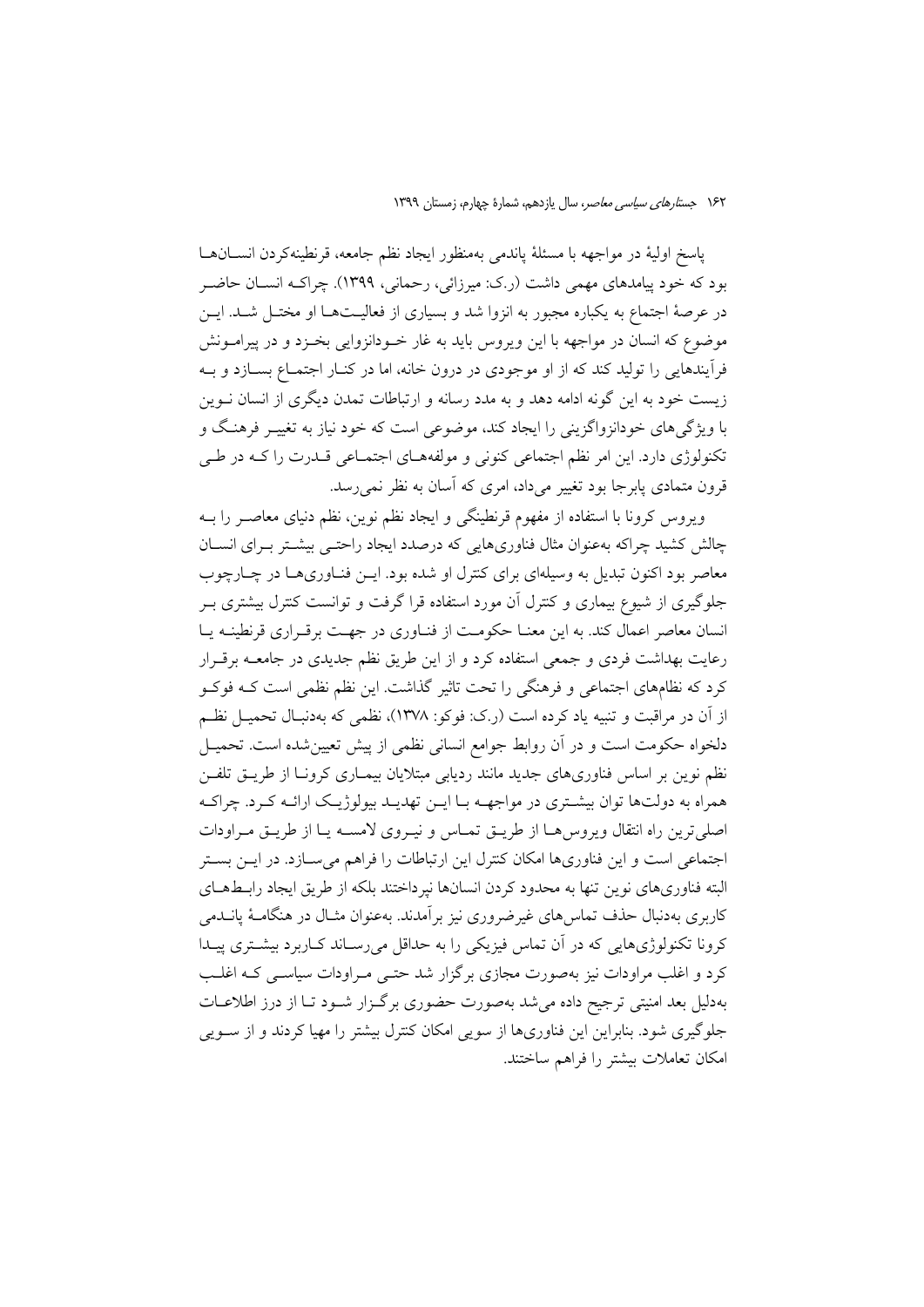تغییر نظم موجود اجتماعی در مقابل متغیر مهمی در دنیای معاصر قرار گرفت کـه از آن برای فهم تحولات عصر جدید استفاده میشود. این مفهوم کـه کوزلـک آن را مطـرح کـرده است مفهوم «شتاب» است (ر.ک: حسن دخت فیروز و دیگران، ۱۳۹۹). مفهوم شتاب به ایــن معنی است که سرعت دنیای معاصر در مواجهه با یدیدهٔ کرونا به چالش کشیده شـده اسـت. چراکه در دوران کنونی شتاب فناورانه و پوپایی ارتباطـات در همـهٔ عرصـههـا، بسـپاری از مفاهیم را دستخوش دگرگونی کرده است و «افق انتظاری» ایجـاد کـرده اسـت کـه مخـتص انسان معاصر است. این افق بستگی زیادی به میزان تجربـه بشــر دارد و اکنــون تحــت تــأثیر ویروس کرونا قرار گرفته است. به این معنا با شیوع ویروس کرونا سرعت جامعهٔ انسانی ک در اثر انقلابهای تکنولوژیکی قرن بیستم افزایش یافته بود در مقابــل مفهــوم قرنطینــهشــدن قرار گرفت که بهدنبال کند کردن روند زندگی است. بر ایــن اســاس «شـتاب» دوران کنــونی امکان اتخاذ شیوههای سنتی برای پیشگیری از پاندمیها را به چالش کشید زیرا این شـیوههـا نظم دنیای معاصر را مختل کرده و بر بسیاری از فعالیتهای جوامع معاصـر تــأثیر نــامطلوبی برجای گذاشتهاند. بر این اساس در دنیـای جدیـد مفـاهیم مربـوط بـه حـوزهٔ پیشـگیری در معرض خوانش، بازنگری و دگرگونی قرار گرفته است (عبدی، ۱۳۹۹/الف).

عدم تناسب شیوههای پیشین مبارزه با پاندمی ها باعث شده است فناوریهـای جدیــد در دوران شیوع ویروس کرونا کووید ۱۹ مورد توجه قرار گیرد تا سرعت دنیای معاصـر حفـظ شود و افق مورد نظر انسان معاصر تامین شود. به عنوان مثـال سیاسـتمداران در دوران شـیوع پاندمی عرصهٔ مجازی را بهعنـوان محـل برخوردهـای عقایـد خـود قـرار دادهانـد و فضـای سیاست از عرصههای دیپلماتیک به عرصهٔ عمومی رسیده است. در کشورهایی که حکومت بستهتری دارند و مشارکت مردم در امور سیاسـی نیـز انـدک اسـت شـیوع ویـروس کرونـا موجب شد که حکمرانـي بـه حمايـت مـردم در ادارهٔ کشـور در بحـرانهـا نيـاز پيـدا کنـد (منصوری، ۱۳۹۹: ۳۷۹)، ازاین رو در این دوران تغییری در روابط قدرت بین مردم و دولت شکل گرفته است و مردم نقش بیشتری در فرآیندهای سیاسی ایفا می کنند.

یاندمی کرونا آسیبهای روانی زیادی به جهانیان وارد کرد. بهگونهای کـه انســان معاصـر که اهمیت زیادی به مفهوم آزادی و بخصوص آزادی فردی میٍداد و به دنبـال تحقــق آزادی در تمام ساحتها و حتی رهایی از تسلط دولتها بر شئون زندگی بود، بـه میــل و خواســتهٔ خود از آزادی خود چشم پوشید و تن به محدودیت داد. انسان معاصر بر این اساس قــوانین و پروتکلهای تعریف شده را که در مخالفت با آزادی او بود را پذیرفت و اغلب خــود تــز به قرنطینه شدن داد. به این ترتیب ویروس کرونا موجب شده است تا انسان معاصـر انــزوا و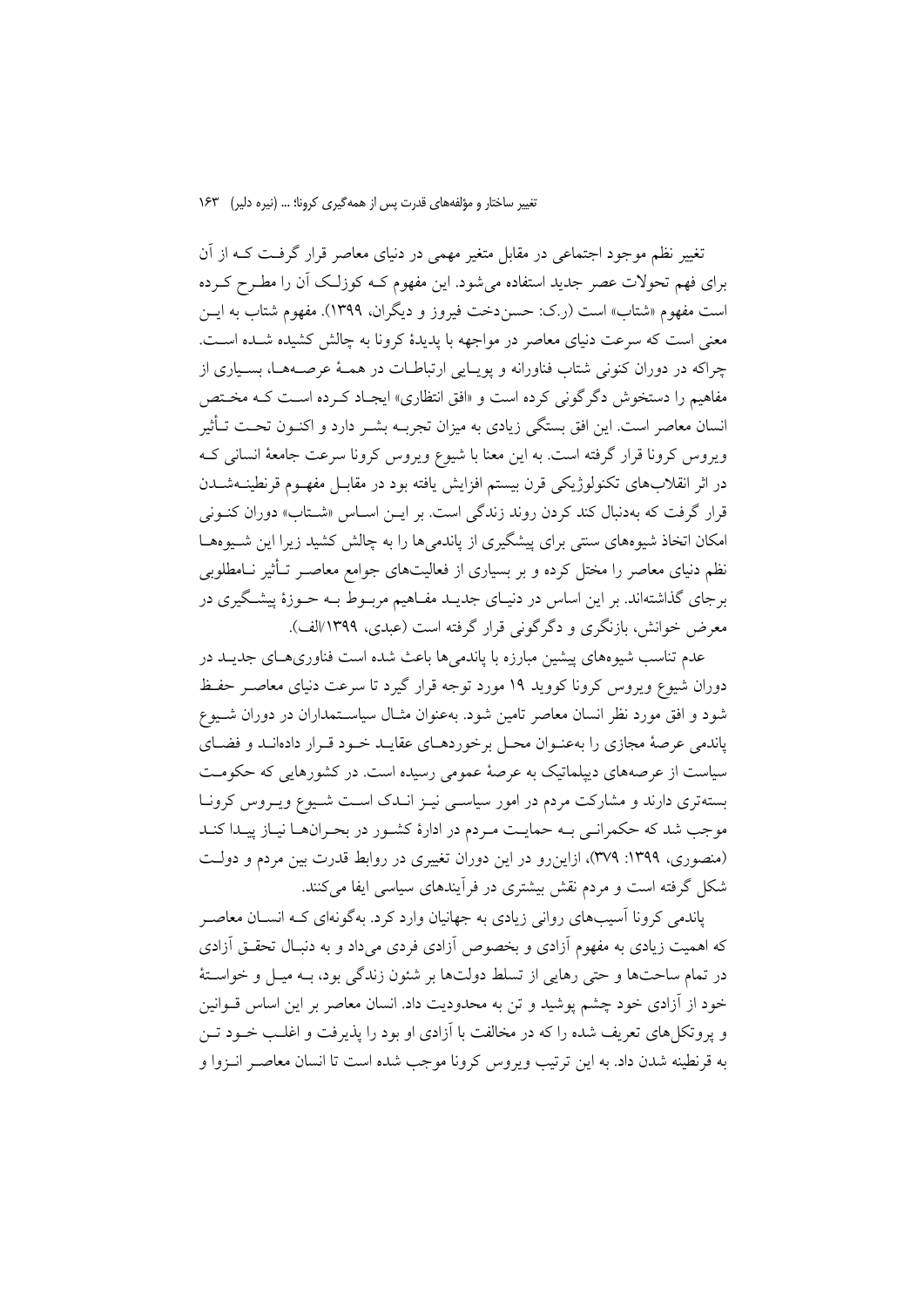محدودیت را به آزادی ترجیح دهد و از بسیاری از آرزوهایش صـرف'ظـر کنـد. چراکــه در دوران شیوع کرونا اولویت دولتها و مردم حفظ سلامتی انسانها بوده و این امر بهصـورت مطالبهٔ اصلی مردم درآمده است.

لزوم حفظ فاصلهٔ فیزیکی بین انسانها نیازمند مشارکت دولت و مـردم اسـت. بــه بیــانی گذار از این بحران بدون همکاری این دو امکانپذیر نیست. بنـابراین در ایــن تعامــل اغلــب مردم محدودیتهای اعمالشده از سوی دولتها را پذیرفتهاند و از سـویی دیگـر دولــتهـا تلاش بیشتری برای مشارکت بیشتر مردم به کار بستهاند. چراکه عدم کارکرد درست در ایــن زمینه بحرانهای جدی را می تواند برای دولتها به وجود بیاورد. بنابراین دولتها در عصـر شیوع کرونا مجبور به تعامل بیشتر با مردم شدهاند و در سایرحوزهها نیز بــا توجــه بــه نقــش فعال تر مردم در تولید اطلاعات و چرخش آن که خود عامل ایجاد قدرت است حکومـتهـا مجبور شدهاند فضای مشارکت بیشتری برای مردم مهیا کنند.

رابطهٔ حکومت و مردم در دوران شیوع یاندمی موجـب شــده اســت مفهــوم جدیــدی از امنیت و اعتمادسازی به وجود بیایــد. ایــن موضــوع در دو حــوزه، تــاثیر خــود را بــر جــای گذاشته است حوزهٔ مشروعیت حکومتها و حوزهٔ امنیت. در حوزهٔ امنیت، موضـوع مهمـی که با تئوری سلاحهای بیولوژیک ایجاد شد توجه به ایــن پدیــده از منظـر امنیتــی و تقویــت زیرساختهای نظامی و بهداشتی را تاکید کرد. به بیانی با برجستهشدن نقش کـادر درمـان و اضافه شدن آنها به حوزهٔ امنیت سیاسی و نظامی در کنار سیاستمـداران و نظامیـان عرصـهٔ امنیت وسیع تر شد و علاوه بر آن لزوم همراهی مردم برای مقابله بــا ایـــن تهدیــد نیــز بیشــتر احساس شد. به این معنا شهروندان عـادی نیـز در ایــن دوران در چــارچوب امنیــت نظــامی اهمیت یافتند و بهعنوان کنشگران نظامی تصویر شدند. بـه همـین دلیـل لـزوم بـازنگری در استراتژیها و الگوهای نظامی در دولتها نیز احساس شد.

در این چارچوب ضرورت تغییر کارکرد سیســتم نظــامی و نیروهــای مســلّح کشــورها و مجهز شدن آنها به لابراتورهای زیستی و تسلیحات بیولوژیک و آفنـدها و پدافنـدهای آن و تغییر سیستم نظامی کشورها تبعات فرهنگی و اجتماعی متنوعی به دنبال خواهد داشـت کـه یکی از آنها نقش مهمتر فناوری در زنـدگی انســان امـروز خواهــد بــود، در مقابــل عرصــهٔ قدرت از نیروهای نظامی و فناوری نیز فراتر خواهد رفت و محیط طبیعی و تمـام نیروهــای انسانی کشورها تبدیل به کنشگران قدرت خواهد شد. به این معنی نقـش مـردم در مواجهــه با تهدیدهای بیولوژیک به عنصر قدرتساز تبدیل خواهند شـد و اسـتفاده از محـیط طبیعـی به عنوان ابزار اصلی قدرت تبدیل خواهد شد.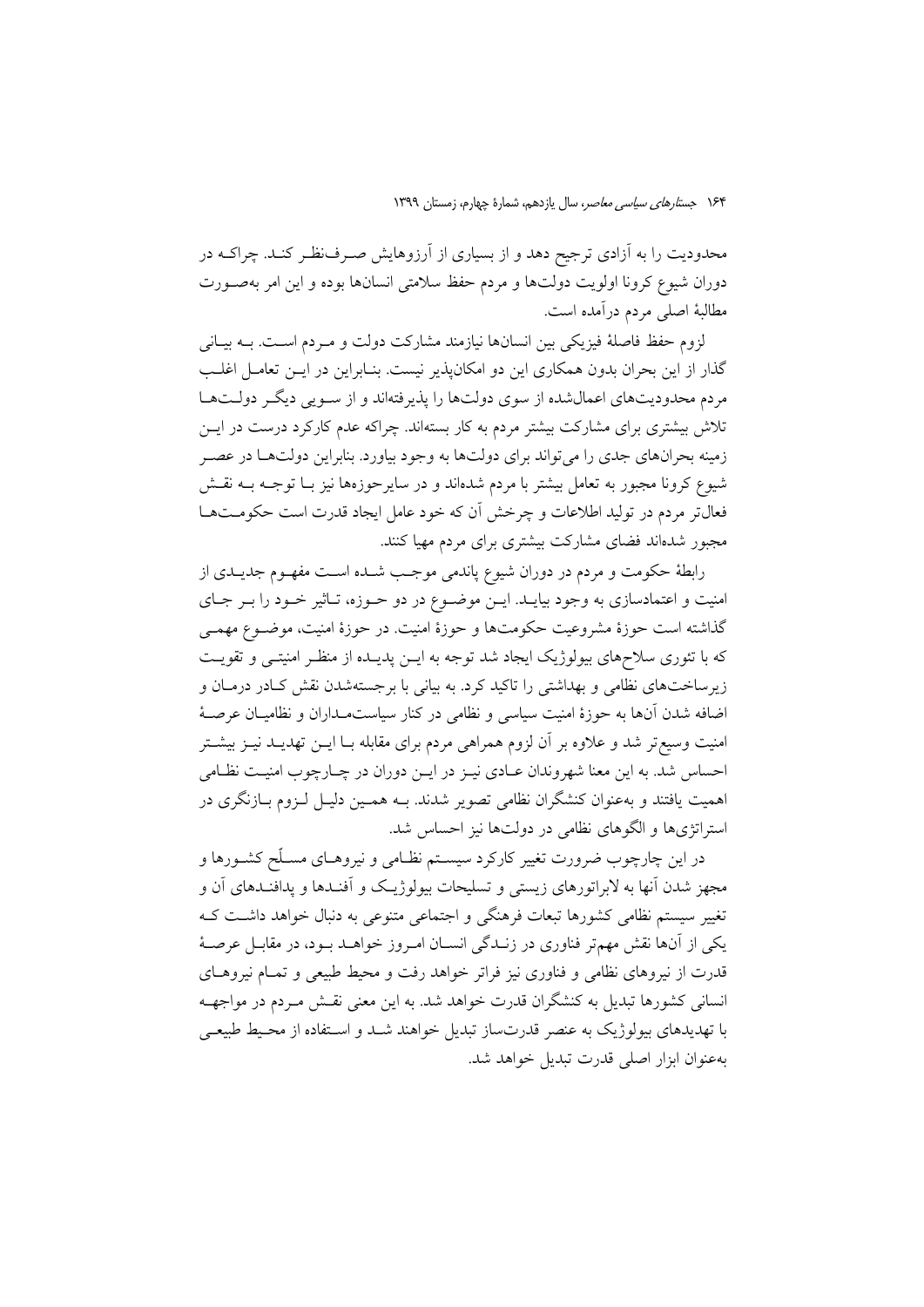تغییر نظم سیاسی و اجتمــاعی دنیــای معاصــر توســط ویــروس کرونــا منجــر بــه تغییــر مولفههای قدرت شده است و مفهـوم مشـروعیت سیاسـی نیازمنـد بـازتعریف شـده اسـت. چراکه نظم دنیای معاصر که اغلب بر اساس نظم لیبرال بنیان یافته اسـت بـه چـالش کشـیده است. بهعنوان مثال شیوع ویروس کرونا تغییرات سیاسی مهمی را در پی داشته است و گاه کشمکش های سیاسی و یا نارضایتی های موجود را به تاخیر انداخته است (ر.ک: رحمانیـان، ۱۳۹۹). این ویروس افزون بر اینکه در رخدادهای معاصر، تاثیر خـود را گذاشته در مفهـوم خود قدرت نیز تاثیر داشته است. گذار عرصهٔ قدرت به فضای مجازی مفهومی است کـه در این دوران در حال رخ دادن است. چراکه مـردم بـهصـورت مسـتقیم در تولیـد و چـرخش اطلاعات نقش ایفا میکنند و سیاستگذاریها را بـه چـالش مـیکشـند (طـاهریکیـا، ۱۳۹۹: ١١٧). به اين معنا مردم با توليد دانش و أگاهي نقش مستقيمي در توليد قدرت ايفا مـي كننــد و رابطهٔ مردم با دولت از رابطهٔ طولی به رابطهٔ همءرض تبدیل شده است.

## ٥. نتيجه گيري

بیماری همه گیر کرونا تغییرات مهمی را در زیستجهان انســان معاصـر بــهوجــود أورده کــه امتداد کلان روند آن چشم انداز آینده را به سوی تحول در بسیاری از ساختارها و مولفـههـا، بخصوص ساختار و مولفههای قدرت پیش خواهد برد. دو رویکرد متفاوت در مورد باور بـه منشأ این بیماری دو ساحت مهم را پیش روی آینده بشر تعریف کرد. نخست؛ ایــن بیمــاری از سویی با نشان دادن ضعف انسان در مقابل طبیعت به بـازتعریف رابطـهٔ انسـان مــدرن بـا دنیای طبیعی منجر شد. دوم و از سوی دیگر معرفی این پدیده بهعنـوان سـلاحی بیولوژیـک موجب شد تا این پدیده از پدیدهای طبیعی به پدیدهای اجتمـاعی، سیاســی و امنیتــی تبــدیل شود. تبدیل این پدیده به پدیدهای با نتایج سیاسی و امنیتی آن را در مفهـوم قــدرت شــریک ساخت. به همین دلیل انسان معاصر برای حفظ نظم زندگی خود ابتـدا بـه مقابلـه بــا اَن بــر اساس شیوههای گذشته اقدام کرد، اما بهدنبال آن در جهت استمرار نظم دنیای مدرن بهدنبـال پاسخهای جایگزین برآمد. بنابراین انسان معاصر به دستاورد خود در دنیای جدید و رابـط او با طبیعت؛ یعنی فناوریها متوسل شد و با تغییر کارکرد آنها سعی کرد هماهنگی خود را بــا شرایط جدید مهیا کند. به همین دلیل جامعهٔ کنـونی بــا تغییراتــی در فنــاوریهــا بــا ســرعت بیشتری بهسوی فناوری غیرلمسی و هوش مصنوعی حرکت خواهد کرد. ضمن آنکه فرأینــد تولید و تزریق واکسن از مولفههای مهم قدرت در آینده محسوب خواهد شد که تـاثیر مهـم و متقابلی بر روند افزایش قدرت و اقتدار حکومتها برجـای خواهــد گذاشــت. از ایــن رو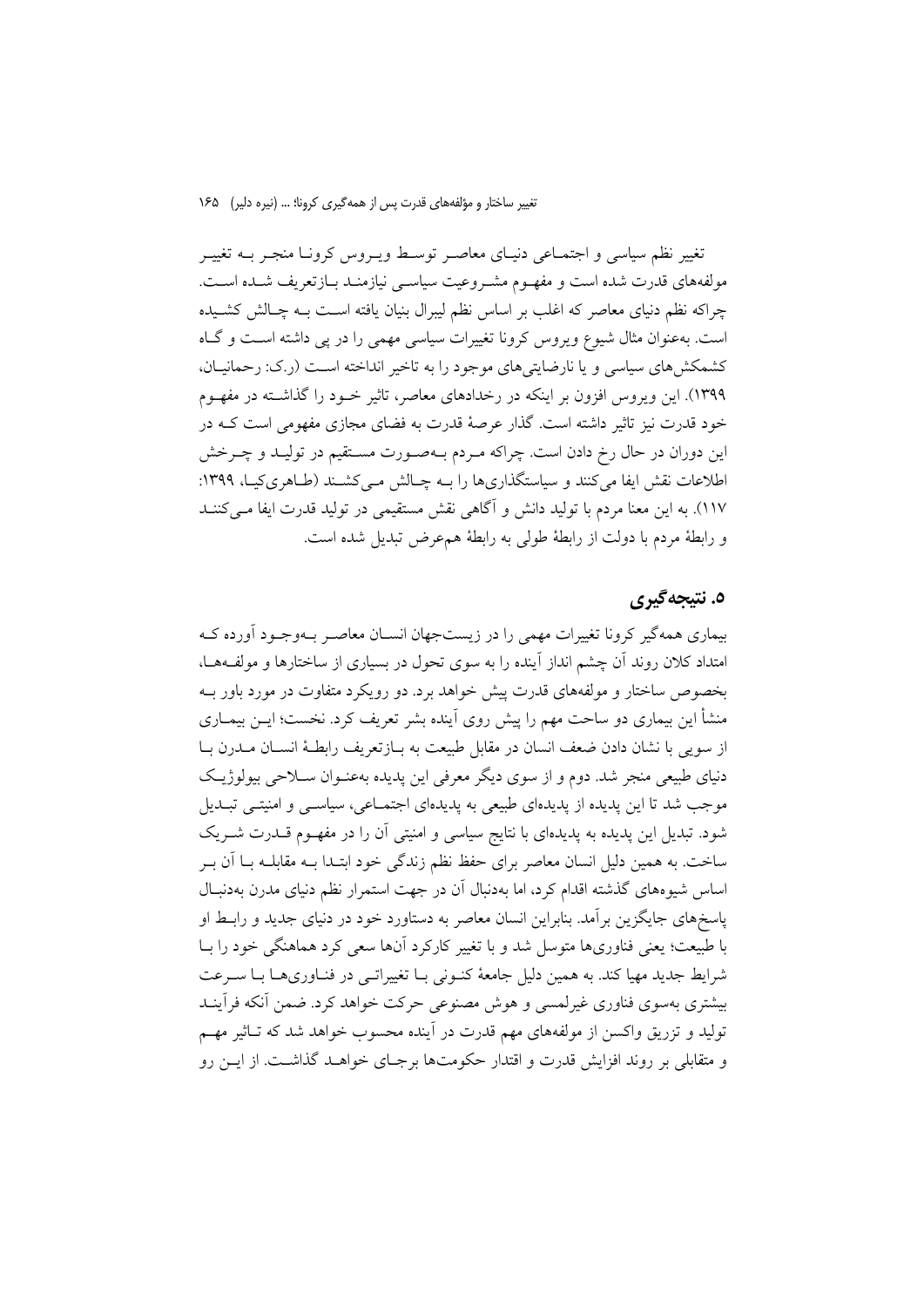دولتها در رقابت در کسب این مولفهٔ تاثیر گذار قدرت، تلاش چندجانبهای را آغــاز کردنــد. در این مرحله دولتهایی که حائز دو ویژگی اساسی باشند قدرت افزونتری در آینـده از آن خود خواهند ساخت. نخست دولتهایی که امکانات و ابزار دستیابی به فنـاوری بیولوژیـک را فراهم سازند و دیگر دولتهایی که جوامع دولتپذیرتر و قانونهنـدتر دارنـد، آسـانتـر و موفق تر از این مرحله عبور خواهند کردند و بـالتبع جمـع ایــن دو ویژگــی؛ قــدرت جوامــع «دولتپذیرتر» و «قانونهندتر» که مجهـز بــه تکنولــوژی بیولوژیــک نیــز هســتند را افــزایش خواهد داد و چه بسا هژمون آینده را شکل دهد.

در واقع ويروس كرونا بهعنوان «عاملي طبيعـي» يــا «تهديــدي بيولوژيــك» موجــب شــد انسان معاصر در روابط قدرت با «چالش» روبرو شود. بنابراین این ویـروس و پانــدمی هــای آینده از لحاظ تاثیر گذاری بر مشروعیت و مقبولیت حکومتها و همچنین تـاثیر آن در تغییــر رابطهٔ مردم با حکومت مورد توجه قرار گرفت. استفاده بیشتر از فناوری هــوش مصــنوعی و توجه به فضای مجازی در حوزهٔ سیاسی و نظامی با شیوع این ویبروس پشتر میورد توجیه حکومتها قرار گرفت. افزون بر آن با تاثیریذیری بیشتر حوزهٔ سیاسـی از حــوزهٔ عمــومی و تبدیل شدن مردم بهعنوان کنشگران عرصهٔ سیاسی و دفاعی، دولتهـا نقـش بیشـتری بـرای مردم قائل شدند و این امر موجب شد رابطـهٔ حکومــتهــا بــا مــردم تبــدیل بــه رابطــههــای همءِ ض شود.

## كتابنامه

- افضلی، علیرضا، (۱۳۹۸)، درآمدی بر تعامل بین تاریخ و آینده پژوهی، تهران: دانشگاه و پژوهشگاه عــالی دفاع ملي.
- بل، وندل، (١٣٩٨)، مبانی آینده پژوهی: علم انسانی برای عصر جدید، ترجمه مصطفی تقـوی و محســن محقق، تهران: موسسه آموزشی و تحقیقاتی صنایع دفاعی.
- حبیبی، فؤاد (۱۳۹۹)، «کرونا می تواند با رویکرد اسـپینوزایی کاتـالیزوری بـرای دگرگـونی خـوب تلقـی شود»، /http://farhangemrooz.com/news/61926
- حسندخت فيروز، سيما، نجوميان، اميرعلي، داوري اردكاني، نگار (١٣٩٩)، الگويبي بـراي بررســي مفــاهيم کلیدی سیاسی اجتماعی در تاریخ ایـران معاصـر؛ مسـئله روش، تـاریخ ایـران، دوره ۱۳ ، شـماره ۱. صص ٧٧-٩٩. حیدری، آرش (۱۳۹۹)، «بیماری همهگیر و امر سیاسی: وبای عالمگیر » گـردآوری داریــوش رحمانیــان و
	- زهرا حاتمی، *درآمدی بر تاریخ کرونا و بیماریهای همهگیر*، اصفهان: خاموش.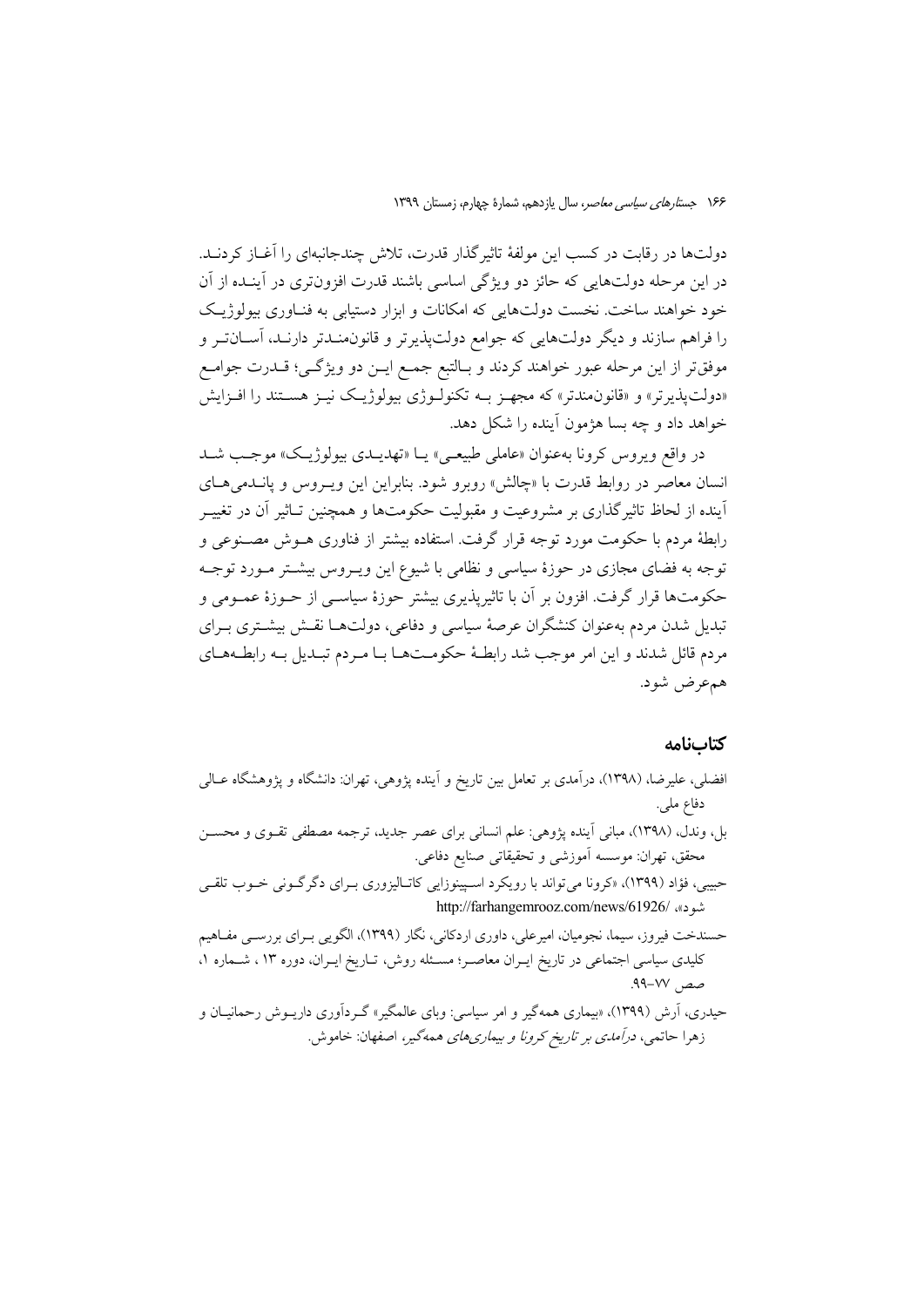دریفوس، هیویرت و پل رابینو، (۱۳۸۵)، میشل فوکو؛ فراسوی ساختگرایی و هرمنوتیک، ترجمـه حسـین بشيريه، تهران: ني. دلیر، نیره، (۱۳۹۹)، «اَینده پژوهی بیماریهای همهگیر بیولوژیک و انقلاب بـزرگ تکنولوژیـک؛ مواجهــه علوم طبیعی و علوم انسانی در تاریخ اکنون» گردآوری داریوش رحمانیان و زهــرا حــاتمی، *درآمــلـن*ی بر تاریخ کرونا و بیماری های همهگیر، اصفهان: خاموش. رحماني، جبار (١٣٩٩)، سبک زندگي مراقبتي در شرايط بحران كرونا و سهم اصـحاب علــوم انســاني در ایران، جستارهایی در ابعاد فرهنگی و اجتماعی بحران ویروس کرونـا در ایــران، تهــران: پژوهشــکده مطالعات فرهنگي و اجتماعي. رز، جوزف (١٣٧٧)، قدرت و دانش، نشريهٔ علوم سياسي، دانشگاه باقرالعلوم، شماره ٣. رضائی، مسعود (۱۳۹۹)، الگوها و نظریههای تغییر رفتارهـای سـلامت در مواجهـه بـا کرونـا، مجموعـه مقالات معرفت و محنت: جستارهایی از علوم انسانی درباره کرونا، گردآوری و تــدوین: سیدمحســن علوي يور، حوريه احدي، تهران: يژوهشگاه علوم انساني و مطالعات فرهنگي. ژيژک، اسلاوي (۱۳۹۹)، عالمگير، ترجمه هوشمند دهقان، تهران: صداي معاصر. سردار، ضیاءالدین، ( ١٣٩٦)، آینده: تمام آنچه که اهمیت دارد، ترجمه محسن طاهری دمنه، تهـران: آینـده پڙوه. شواب، كلاوس (١٣٩٦)، انقلاب صنعتي چهارم، ترجمه طوفان عزيزي، تهران: دانشگاه خاتم. ضيمران، محمد، (١٣٩٩)، ميشل فوكو: دانش و قدرت، تهران: هرمس. طاهری کیا، حامد (۱۳۹۹)، راهکارهایی برای استفاده از فضـای مجـازی در مبـارزه بـا ویــروس کرونـا، جستارهایی در ابعاد فرهنگی و اجتماعی بحران ویروس کرونا در ایران، تهران: یژوهشکده مطالعــات فرهنگي و اجتماعي. عبدی، عیسی (۱۳۹۹/الف)، «کرونا و تاریخ مفهومی»، /http://www.movarekhan.com/blog/corona\_and\_conceptual\_history عبدي، عيسى (١٣٩٩/ب)، ابعاد زبان شناختي «ايران دوره كرونا»، سايت فرهنگ امروز، http://farhangemrooz.com/news/64188 عنایت الله، سهیل، (۱۳۹۸)، تحلیل لایه لایـهای علـتهـا؛ نظریـه و موردکـاویهـای یـک روش(شناسـی يكپارچه و متحول ساز آينده پژوهي(مجموعه مقـالات)، ترجمــه مسـعود منــزوى، تهــران: موسســه صنایع دفاعی و مرکز آینده پژوهی علوم و فناوری دفاعی. عنايت الله، سهيل، (١٣٩٣)، پرسش از اّينده: روش١ها و ابزارهـاي تحـول ســازماني و اجتمــاعي، ترجمــه مسعود منزوی، تهران: موسسه آموزشی و تحقیقاتی صـنایع دفـاعی، مرکـز آینـده پژوهـی علــوم و فناوري دفاعي.